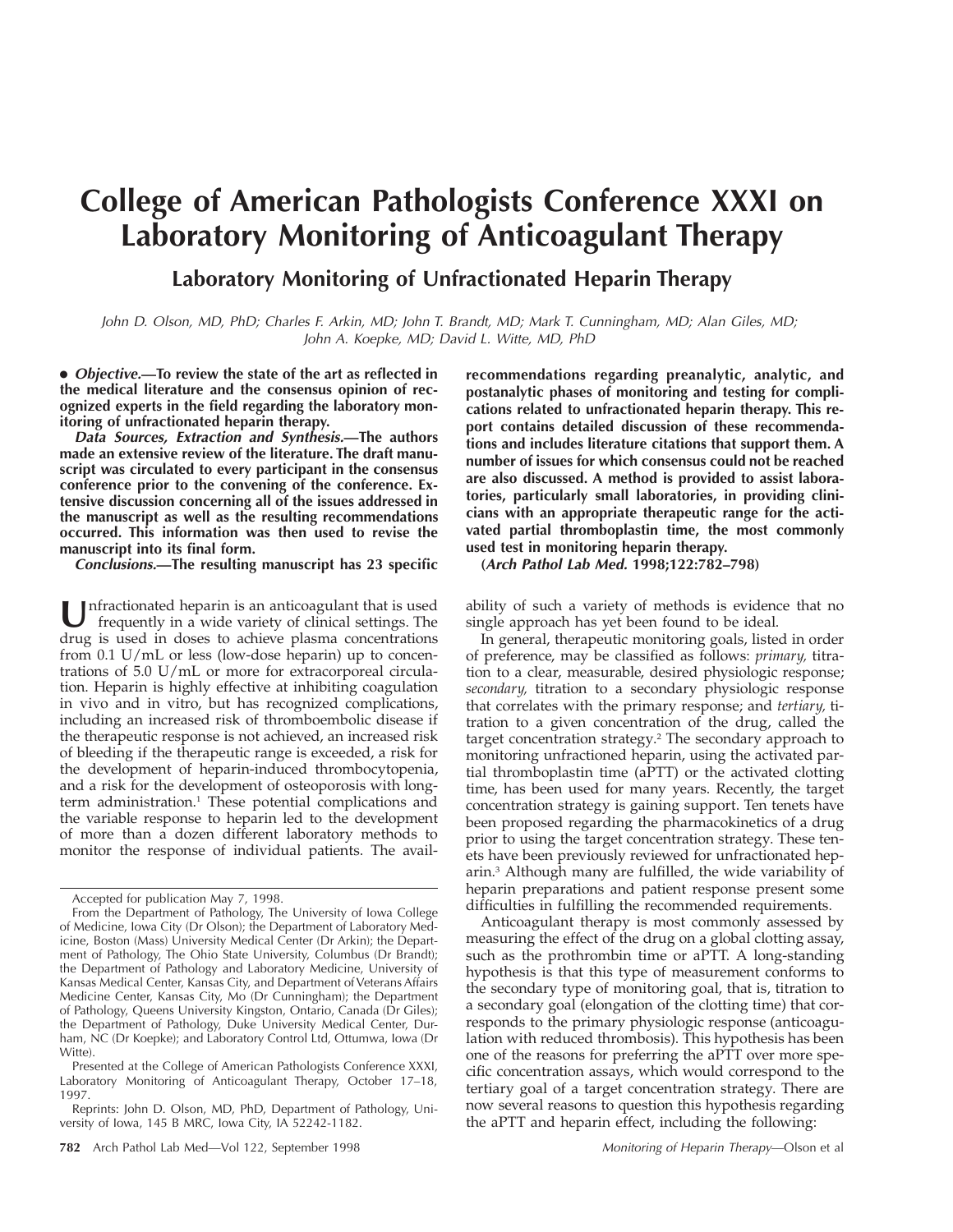|  |  |  |  | Table 1. Levels of Evidence for Consensus Recommendations |  |
|--|--|--|--|-----------------------------------------------------------|--|
|  |  |  |  |                                                           |  |

Level 1 The recommendation is based on well-designed prospective studies, preferably more than 1. Level 2 The recommendation is based on retrospective studies or multiple anecdotal studies that reach consensus.

Level 3 The recommendation is based on isolated anecdotal studies or the consensus of expert practitioners.

1. Prolongation of the aPTT by itself does not necessarily mean the blood is effectively anticoagulated. For example, patients with lupus anticoagulants may have a significant prolongation of the aPTT and still be at increased risk of thrombosis. Patients with deficiency of factor XII, prekallikrein, or high-molecular-weight kininogen typically have very prolonged aPTTs but are neither at risk of bleeding nor protected from venous thromboembolic disease (VTE).

2. The degree of prolongation of the aPTT in response to a clinically effective concentration of drug varies among different aPTT methods.<sup>1,4-7</sup> Thus, one cannot assume that a given degree of prolongation of the aPTT during heparin therapy translates into a specific level of anticoagulation.

3. Hirudin, like heparin, is a potent thrombin inhibitor. However, the degree of antithrombotic effect is quite different for heparin and hirudin at the same degree of prolongation of the aPTT. Some have suggested that this lack of concordance between equivalent antithrombotic effect and equivalent effect on the aPTT has led to the excessive rate of bleeding noted in some early clinical trials of hirudin.8–11 It was assumed that because the aPTT was a global assay of coagulation, equivalent prolongation would correspond to equivalent antithrombotic effect for both agents. Clinical experience has shown that this conclusion is no longer viable.

4. Based on the observation that the response to heparin varies among aPTT methods, several groups have recommended that the therapeutic range for each reagent be determined relative to the plasma concentration. This recommendation may indicate that the aPTT is actually functioning as a surrogate assay for heparin concentration, rather than as a measurement of global effect on coagulation. Alternatively, the heparin assay may be used to document the sensitivity of the aPTT reagent while clinicians continue to use it, not as a surrogate heparin assay, but as a physiologic reflection of heparin effect.

The aPTT has maintained preeminence over the years for a variety of reasons, including the logical appeal of a physiologic measurement, a general level of clinical satisfaction with its use, the low cost, the overall technical reliability, ease and speed of performance, the widespread availability of the test, and the absence of a suitable alternative. Despite this, doubts about the efficacy of the aPTT for monitoring heparin therapy have persisted for decades and continue to accumulate. Replacing the aPTT with a direct assay of heparin or heparin activity has been an appealing option, one that has been made more attractive by recent advances in technology.

It is the purpose of this report to review the available techniques for monitoring heparin therapy for treatment of thromboembolic disease and maintenance of extracorporeal circulation. Recommendations of the consensus conference on laboratory monitoring of anticoagulation for the monitoring of unfractionated heparin therapy are reported and reflect the current understanding and consensus of those participating in this conference (Table 1).

#### **Intravenous Heparinization**

For many years, a standard bolus and initial infusion have been used to treat all patients, regardless of patient weight or clinical condition. In recent years, several groups have documented the advantage of using weightbased protocols for the administration of heparin.12–15 Use of such protocols is associated with more rapid achievement of the target therapeutic response and a potentially lower rate of recurrent thromboembolic complications. An initial bolus of 70 to 80 U/kg is given intravenously followed by a constant infusion of 16 to 18 U/kg/hr. The response to heparin (aPTT or other assay) is checked after 6 hours, and the dose is adjusted according to the response. The response to heparin is again checked every 6 hours until the patient is in the target range; the response is then monitored on a daily basis.

#### **Subcutaneous Heparin**

For some time, subcutaneous administration of unfractionated heparin has been used effectively for prophylactic heparinization in high-risk settings, such as abdominal or orthopedic surgery. Laboratory monitoring of the response to heparin is usually not performed in this setting because the lower doses used have only a minimal or unmeasurable effect on the aPTT, and achievement of a target response has not been linked to clinical outcome. The efficacy of subcutaneous heparin in the therapy of VTE is controversial; however, one cross-over study suggests that it may be less expensive and preferred by patients.16–18 In contrast, subcutaneous heparin may be the only therapeutic alternative for long-term anticoagulation, pregnancy being a case in point. Subcutaneous heparin therapy should be monitored in situations that require therapeutic levels of heparin. Such therapy usually requires less frequent monitoring than intravenous heparin administration.

### **Target Therapeutic Response for Treatment of Thromboembolic Disease**

The target therapeutic response is framed by 2 objectives: (1) achieving a sufficiently high concentration of drug to minimize the risk of recurrence or extension of the thromboembolism and (2) maintaining the concentration of heparin at a level low enough to minimize the risk of bleeding. Regardless of the method used for monitoring, the range of heparin concentrations that correlates with these goals may be referred to as the therapeutic range. Surprisingly, no objective dose-finding studies have been performed in humans to define such a therapeutic range for heparin therapy of thromboembolic disease. However, animal studies and clinical trials of heparin have provided data that permit reasonable approximation.

The first clinical trial demonstrating a relationship between the response to heparin and the risk of recurrent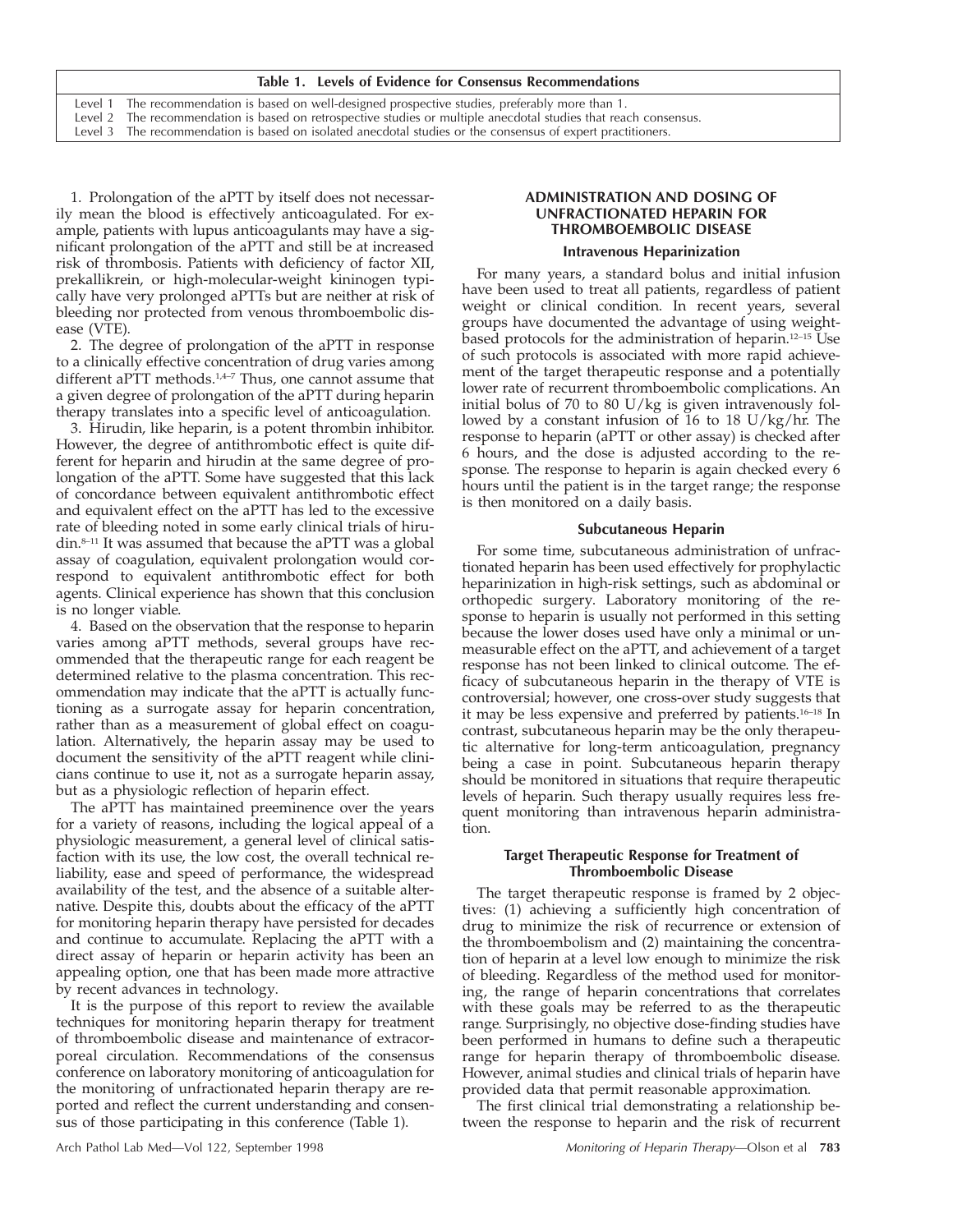| Table 2. Consensus Recommendations: General |  |  |  |  |
|---------------------------------------------|--|--|--|--|
|---------------------------------------------|--|--|--|--|

- 1. Fixed, low-dose heparin does not require anticoagulant monitoring. (Level 3) (By Consensus)
- 2. Adjusted dose and therapeutic heparin require anticoagulant monitoring using a method with a defined therapeutic range.4,19,20,25,36 (Level 1)
- 3. Upon initiation of therapy or after altering the dose of the continuous infusion of heparin, anticoagulant monitoring should occur at 6 hour intervals until a stable therapeutic response is reached.<sup>14</sup> (Level 1)
- 4. Monitoring heparin therapy given by continuous infusion that has reached a stable therapeutic response should be monitored daily, at the same time of day, preferably prior to 10 AM. <sup>45</sup> (Level 1)
- 5. Specimens used for monitoring heparin therapy should be collected from a different extremity than the one used for heparin infusion.<sup>47</sup> (Level 2)
- 6. Clinicians should be informed of the method used by the laboratory for monitoring heparin therapy and its recommended therapeutic range.4,14 (Level 1)

thromboembolic disease was reported by Basu et al<sup>19</sup> in 1972. They found that patients with an aPTT less than 1.5 times control was associated with an increased risk of recurrent thrombosis. They used the classic Bell and Alton aPTT reagent, using kaolin as the activator and manual detection of the clot end point. A protamine titration assay indicated that this degree of prolongation corresponded to a heparin concentration of at least 0.2 U/mL. Subsequent clinical trials have also shown a relationship between a low heparin concentration or aPTT less than 1.5 times the control and recurrent thrombosis.20–22 A study of a rabbit model of thrombosis was also supportive of this dose for effective anticoagulation.<sup>23</sup>

The upper limit of the therapeutic range, regardless of the method, has been more difficult to define, in part because bleeding in association with heparin therapy is often multifactorial in origin. In a prospective study of 280 patients treated for venous thromboembolism, bleeding was associated with an increased heparin concentration. The median daily heparin concentration among patients with bleeding complications in this study, as measured by a factor Xa inhibition assay, was 0.74 to 0.83 U/mL, compared with 0.24 to 0.36 U/mL among patients without bleeding complications.<sup>24</sup> A heparin concentration greater than 0.7 U/mL was associated with an increased risk of hemorrhage in patients receiving heparin following a course of thrombolytic therapy.25 In an analysis of variables associated with bleeding during heparin therapy, a concentration greater than 0.8 U/mL by a factor Xa inhibition assay was associated with an increased risk of bleeding.26 Thus, it appears that increased bleeding may occur when the heparin concentration exceeds 0.7 to 0.8 U/mL, as measured by a factor Xa inhibition assay. It should be noted that the rate of clearance of heparin molecules varies depending on molecular size; low-molecularweight fragments, which preferentially catalyze the inhibition of factor Xa, are cleared more slowly. Thus, it is common to find a relatively higher concentration of heparin activity when a factor Xa–based assay in used than when a thrombin-based protamine neutralization assay is used.7 For this reason, the upper limit of the therapeutic range for thrombin-based assays may be closer to 0.4 U/  $mL$ .<sup>7</sup>

The general recommendations for monitoring unfractionated heparin therapy are presented in Table 2.

# **MONITORING UNFRACTIONATED HEPARIN USING THE aPTT**

#### **aPTT Methods**

According to data obtained from College of American Pathologists interlaboratory proficiency surveys, many

**784** Arch Pathol Lab Med—Vol 122, September 1998 Monitoring of Heparin Therapy—Olson et al

aPTT systems are used in American laboratories. As early as 1973, there were at least 35 aPTT systems being used<sup>27</sup>; by 1997, results were reported for over 300 different reagent-instrument combinations.28 When various concentrations of heparin are added to plasma in vitro and an aPTT is determined, a log-linear dose-response curve is obtained. This response suggests that the aPTT may function very well as a surrogate assay for heparin. In vitro heparinized and lyophilized plasmas have been included regularly on the College of American Pathologists proficiency surveys. The performance of the various aPTT systems has been reviewed and published periodically, $4,5,29$ demonstrating differences in the dose-response characteristics among reagent-instrument combinations. These findings have been confirmed by several studies from individual laboratories as well.<sup>6,7,30-34</sup> These observations suggest the need for a method-specific therapeutic range for each aPTT method.

Additional studies have shown that there are important differences between the dose-response curve obtained with in vitro addition of heparin and the dose-response curve generated from performing aPTTs and heparin assays on samples obtained from patients receiving heparin.6,7,32,33 In general, the in vitro–derived curve cannot be used to predict the dose-response curve for in vivo heparinization. In addition, the various aPTT test systems in clinical use differ in their dose-response characteristics to samples obtained from patients receiving heparin in vivo. Therefore, an interlaboratory ratio method is not an appropriate expression of the therapeutic range.

Proposed guidelines for aPTT performance were published more than 10 years ago. $35$  In 1995, a definitive interlaboratory study was reported.<sup>36</sup> The goal was to identify a candidate reference reagent for utilization in a system analogous to the international normalized ratio (INR) for monitoring oral anticoagulant therapy. The study included several candidate reference aPTT reagents, but even with the limited reagents tested, efforts at standardization were only partially successful.<sup>36</sup> Other recent attempts to standardize the aPTT have also been unsuccessful.37,38 At the present time, a method to standardize the aPTT analogous to the INR is not on the horizon.

Consequently, it is now apparent that laboratories must determine the appropriate therapeutic range for their own aPTT system used to monitor heparin therapy.<sup>7</sup> Ideally, this should be done by simultaneously determining the aPTT and heparin concentration for samples from patients receiving heparin for the treatment of thromboembolism. A dose-response curve can be calculated from the data using regression analysis, and the aPTT range corresponding to a heparin concentration of 0.3 to 0.7 U/mL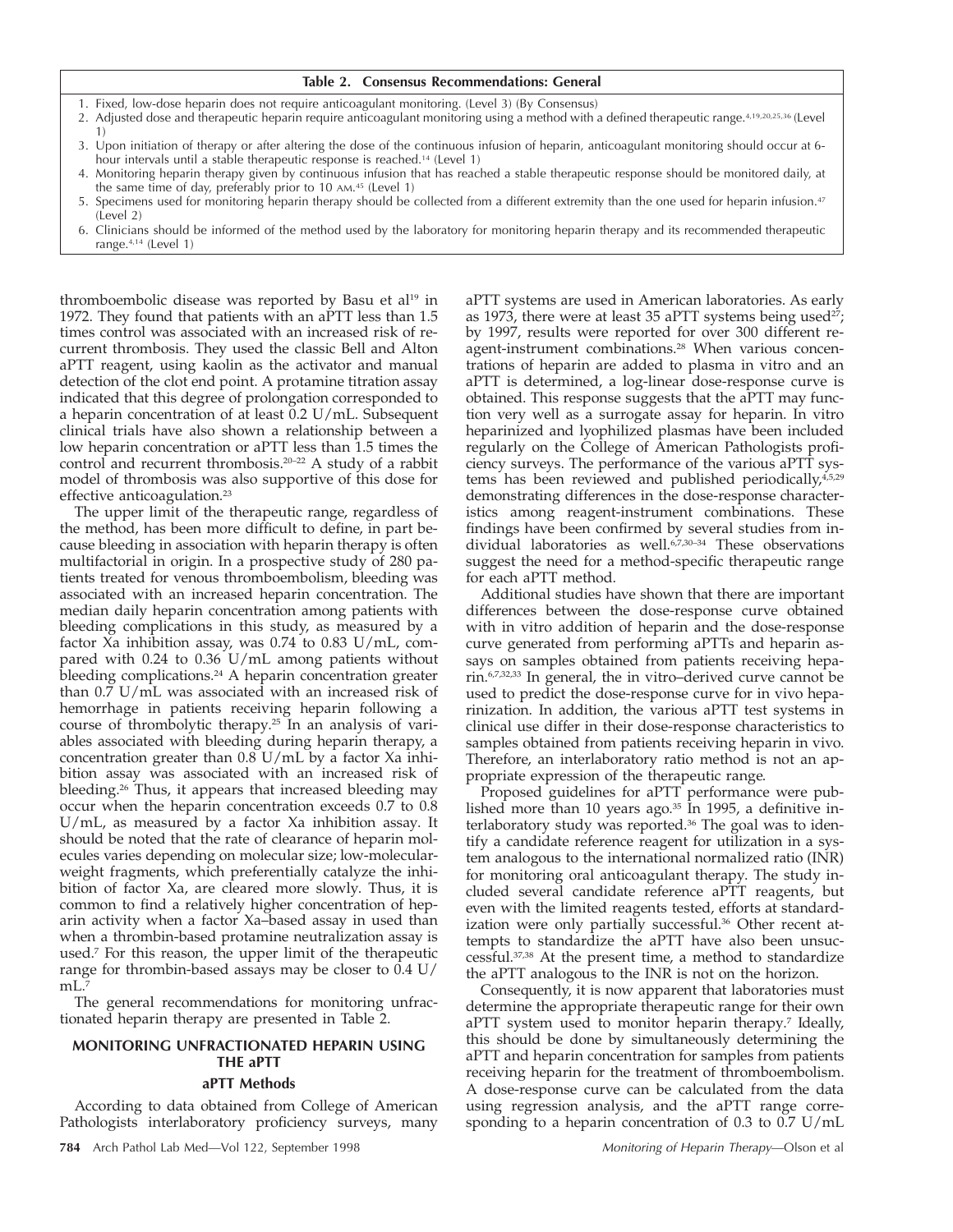#### **Table 3. Consensus Recommendations: For Manufacturers and Pharmacists**

- 1. Manufacturers should provide the heparin responsiveness of reagents to be used for activated partial thromboplastin time. (Level 3) (By Consensus)
- 2. A hospital pharmacy should supply heparin of a single manufacturer and lot number for therapy. When the lot must change, the laboratory should be notified to reevaluate the therapeutic range of the test(s) being used for monitoring. (Level 3) (By Consensus)

3. Pharmaceutical heparin should be calibrated against an international standard (preferably the World Health Organization standard) using

an anti-factor Xa assay.83,85 (Level 2)

(by a factor Xa inhibition assay) can be derived. An alternative approach is outlined in the Appendix.

In contrast to the high degree of correlation between heparin added in vitro and aPTT prolongation, several published comparisons have shown more variability for paired data points comparing the aPTT to heparin concentration in ex vivo specimens,<sup>6,7</sup> yielding  $r^2$  values less than  $0.50$  in many cases.<sup>6,39-44</sup> Less than  $50\%$  of the variation in aPTTs in heparinized plasmas is explained by differences in the heparin concentrations in those plasmas. In one study, the correlation was better for aPTT/anti-Xa comparisons than for aPTT/protamine titration comparisons,<sup>6</sup> suggesting that the functional anti-Xa assay may be preferable to the protamine titration assay for establishing the therapeutic range.

Although the use of the heparin assay may be preferred, the potential burden of such a recommendation should not be overlooked. For example, in the state of Iowa (United States), there are 130 hospitals, 85 of which have fewer than 100 beds and 42 that have fewer than 50 beds. Bed occupancy may be at the level of 50% in many of these small hospitals. These hospitals may perform only 1 or 2 aPTTs each day, yet a significant proportion of the anticoagulant monitoring is being performed in settings such as this. Laboratory validation of the therapeutic range by performance of simultaneous aPTTs and heparin assays may be overwhelming, if not technically infeasible, in such small hospitals. An alternative approach using ex vivo specimens, validation by comparison with the existing aPTT reagent, and control for reagent-to-reagent drift using cumulative summation is presented in the Appendix. Comparison with a heparin assay is preferable and should be performed where feasible. If a laboratory is unable to perform the less rigorous method, one could question whether it should be performing aPTTs at all. The difficulties for small laboratories could be helped considerably by the actions of reagent manufacturers and providers of proficiency testing. Manufacturers should provide calibrator plasma at the equivalent of 0.2 and 0.4 U/mL unfractionated heparin (ex vivo) for a variety of instruments to assist in standardization. With such data, the small laboratory would only need to validate the manufacturer's reported results. In addition, proficiency testing surveys could provide similar samples as a challenge to assist in both proficiency testing and validation of calibration.

The recommendations for manufacturers and pharmacies are shown in Table 3.

#### **Preanalytic/Blood Sampling Issues**

Blood specimens should be obtained every 6 hours until the patient is within the target therapeutic range; samples can be obtained daily thereafter.<sup>1</sup> The daily sampling time should be standardized, because there is a diurnal pattern to the aPTT-heparin interaction despite a constant infusion rate.45,46 If the dose is changed, the response should be reevaluated every 6 hours until the response is again sta-

ble. Blood specimens should be drawn by venipuncture from the extremity opposite from where the infusion is being given to avoid artifacts due to possible contamination of the sample by heparin infusion.47 Drawing through an indwelling catheter is to be avoided because of possible contamination of the sample with heparin from the catheter.

The National Committee on Clinical Laboratory Standards (NCCLS) has published recommendations for specimen collection and preparation for coagulation studies, including the aPTT.48 Collection in evacuated tubes has become the standard practice and is suitable for coagulation assays. Tubes can be purchased with citrate in a final concentration of 3.2% (109 mmol/L) or 3.8% (129 mmol/L). The amount of citrate does influence the test result, particularly at higher heparin concentrations.<sup>49,50</sup> The NCCLS is proposing changing their recommendation to collect all samples for coagulation testing into 3.2% citrate. Adoption of this recommendation should facilitate further standardization of coagulation testing.

Transport and storage of specimens used for prothrombin time, aPTT, and heparin assays continue to be discussed. The aPTT and heparin assays do require transport and storage at  $2^{\circ}C$  to  $4^{\circ}\overline{C}$  and processing to remove cellular components (especially platelets) within 1 hour. Ex vivo platelet activation occurring during specimen collection, transportation, processing, or storage can lead to significant release of PF4, a heparin-binding protein. Processing must minimize platelet release. In addition, the test plasma should be platelet poor; that is, the platelet count should be less than  $10 \times 10^9$ /L. This is particularly important when specimens are frozen for future testing.

### **Biological Variables Affecting the Use of the aPTT to Monitor Heparin**

A variety of conditions may complicate the administration or monitoring of unfractionated heparin therapy. These conditions usually fall into 3 general groups as follows: (1) conditions that influence the pharmacokinetics or general bioavailability of heparin, (2) conditions that alter the characteristics of the aPTT dose response to heparin, and (3) conditions that cause an abnormal baseline aPTT. The group 1 conditions are more of a concern in terms of achieving the appropriate dose of heparin for an individual patient, whereas the conditions in groups 2 and 3 may interfere with the actual monitoring of therapy.

Group 1 conditions include (1) conditions that alter the effective intravascular volume (eg, obesity and aging),<sup>25,51</sup> (2) conditions that influence the production of heparinbinding proteins,<sup>52-54</sup> (3) conditions that influence the halflife of heparin (hepatic disease or renal disease), $55$  and (4) general heparin resistance. Unfractionated heparin binds to a variety of plasma proteins in addition to antithrombin (AT). Whereas the binding to AT is dependent on a critical pentasaccharide sequence in heparin, the nonspecific binding to other plasma proteins appears to be a function of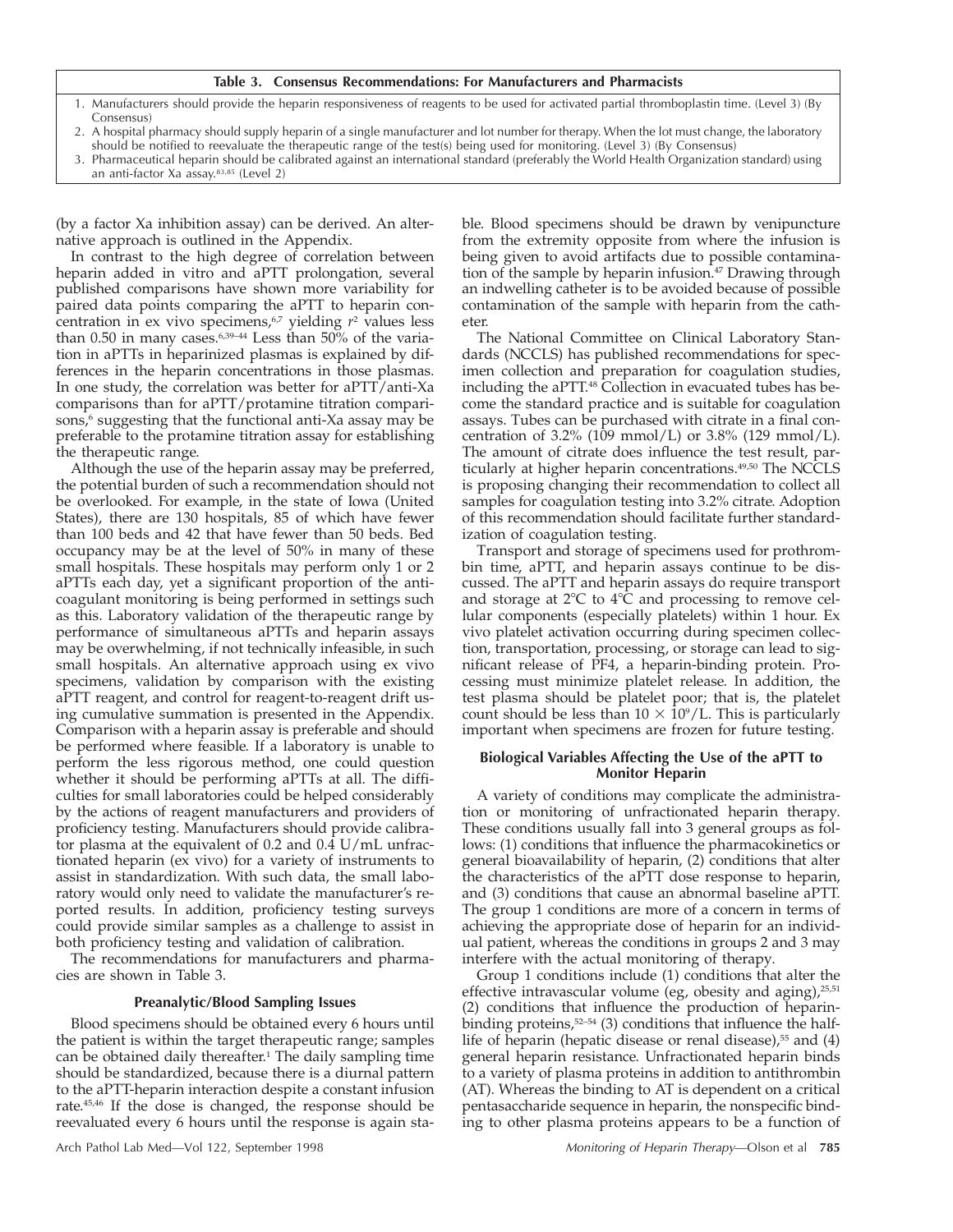#### **Table 4. Consensus Recommendations: Evaluating Heparin Resistance**

- 1. When heparin resistance is suspected (eg, high heparin dose), separate real from apparent resistance by performing a heparin assay.<sup>67</sup> (Level 2)
- 2. Using a functional method, assay the concentration of antithrombin acutely and, if decreased, during convalescence in patients with evidence of heparin resistance.<sup>57,88</sup> (Level 2)

molecular weight, with minimal protein binding exhibited by low-molecular-weight heparin and significant binding exhibited by unfractionated heparin.<sup>54,56</sup> Some of the proteins that bind heparin nonspecifically are acute phase reactants, and thus their plasma concentration is increased in patients with acute inflammatory reactions, a common condition among patients receiving heparin. These proteins compete with AT for heparin; thus, these alternate binding sites may need to be saturated before an effective concentration of heparin is achieved in vivo. An increase in the level of heparin-binding proteins is a common cause of ''heparin resistance,'' the inability to achieve a therapeutic response (either laboratory or clinical) despite administration of what is typically a therapeutic amount of drug.

Group 2 conditions, which alter the dose response of the aPTT to heparin, include (1) increased factor VIII and/ or fibrinogen, (2) low AT, and (3) mild reduction of multiple coagulation factors. Factor VIII and fibrinogen are acute phase reactants, and their plasma concentrations are frequently increased in patients with thromboembolic disease. Increased factor VIII and/or fibrinogen are associated with a downward shift in the dose-response curve; that is, there is less prolongation of the aPTT at any given concentration of heparin than would be expected.<sup>57</sup> This phenomenon may also cause a picture of heparin resistance and needs to be distinguished from the problem caused by increased levels of heparin-binding proteins. Patients with resistance due to increased factor VIII do not need additional heparin, whereas patients with increased binding proteins do. The 2 entities can be distinguished by using a heparin assay or thrombin time to assess the concentration of heparin.

Antithrombin deficiency is a rare but important cause of heparin resistance. It may manifest by recurrent thrombotic events despite adequate plasma heparin levels.58,59 It may or may not be reflected by laboratory evidence of heparin resistance (failure to optimally increase the aPTT), because not all patients with AT deficiency manifest heparin resistance. This situation is problematic because AT levels fall during thrombosis and heparin therapy even in patients who have normal baseline levels. Therefore, assays performed during the acute event may detect acquired deficiency and could lead to the inappropriate diagnosis of inherited AT deficiency. For this reason, low levels of AT observed during an acute episode of VTE need to be confirmed during convalescence. Despite these problems with interpretation, a functional assay for AT activity should be performed on patients who have unexplained resistance to heparin. Patients with congenital AT deficiency and thrombosis may benefit from administration of supplemental AT during episodes of acute thrombosis.60 The long-term care of these individuals usually requires chronic oral anticoagulant therapy.59

Patients with liver disease or an evolving consumptive coagulopathy frequently have a mild reduction in multiple factors. The level of the coagulation proteins may be sufficient to maintain a normal or near-normal aPTT. How-

**786** Arch Pathol Lab Med—Vol 122, September 1998 Monitoring of Heparin Therapy—Olson et al

ever, the aPTT dose-response curve in such individuals may be increased; that is, the aPTT is more prolonged than would be expected for a given concentration of heparin.61 A similar phenomenon has been noted during concurrent administration of oral anticoagulant therapy, presumably due to the reduction in vitamin K–dependent proteins. This response is related, in part, to the fact that the relationship between factor activity in blood and the aPTT is not linear, but logarithmic.<sup>62</sup> The longer the baseline aPTT (the lower the baseline factor activity), the less additional change is needed to further prolong the aPTT. The increased responsiveness of the aPTT in such patients will lead to a reduced dose of heparin to achieve an aPTT in the therapeutic range. On one hand, some clinicians argue that the added effects should be taken into account, believing that the result imparts protection from increased thrombus formation while reducing the risk of hemorrhage. On the other hand, some feel that the resulting reduced dose of heparin in this setting places the patient at risk for thrombosis. They believe that target concentration monitoring is safer in preventing thrombosis. The literature provides no guidance, and the ''best'' method to monitor heparin therapy in this setting is unclear.

Group 3 conditions are associated with a prolonged aPTT at baseline and include (1) lupus anticoagulants<sup>63,64</sup> and (2) factor XII, prekallikrein, and high-molecularweight kininogen deficiency.<sup>65,66</sup> In each of these settings, there is a prolongation of the aPTT that is not associated with an in vivo abnormality of thrombin formation. Therefore, using a target prolongation of 1.5 to 2.5 times baseline could lead to an inappropriate dose of heparin. In patients with group 3 conditions, it is usually advisable to use an alternate approach to heparin therapy, such as monitoring with a heparin activity assay, thrombin time assay (see below), or switching to a low-molecular-weight heparin for therapy.

Finally, there may be settings in which the mild, multiple-factor deficiency or nonspecific (lupus-type) anticoagulant may produce a mild prolongation of the baseline aPTT. Some clinicians have confirmed the therapeutic level of heparin by target concentration of heparin and correlated this with an aPTT performed on the same sample. If the corresponding aPTT is not excessively prolonged  $(<$ 120 seconds), they then monitor using the aPTT that has been determined to be therapeutic in the patient.

The recommendations regarding heparin resistance are shown in Table 4.

# **Summary of Utilization of aPTT for Monitoring Heparin Therapy**

Although there are several advantages to the aPTT for monitoring unfractionated heparin, there are also significant disadvantages, including (1) the assay is not standardized, (2) individual laboratories need to determine the appropriate therapeutic range for their specific system, and (3) there are a number of biological variables that can interfere with the monitoring of heparin by the aPTT. The widespread use of the aPTT suggests that most users still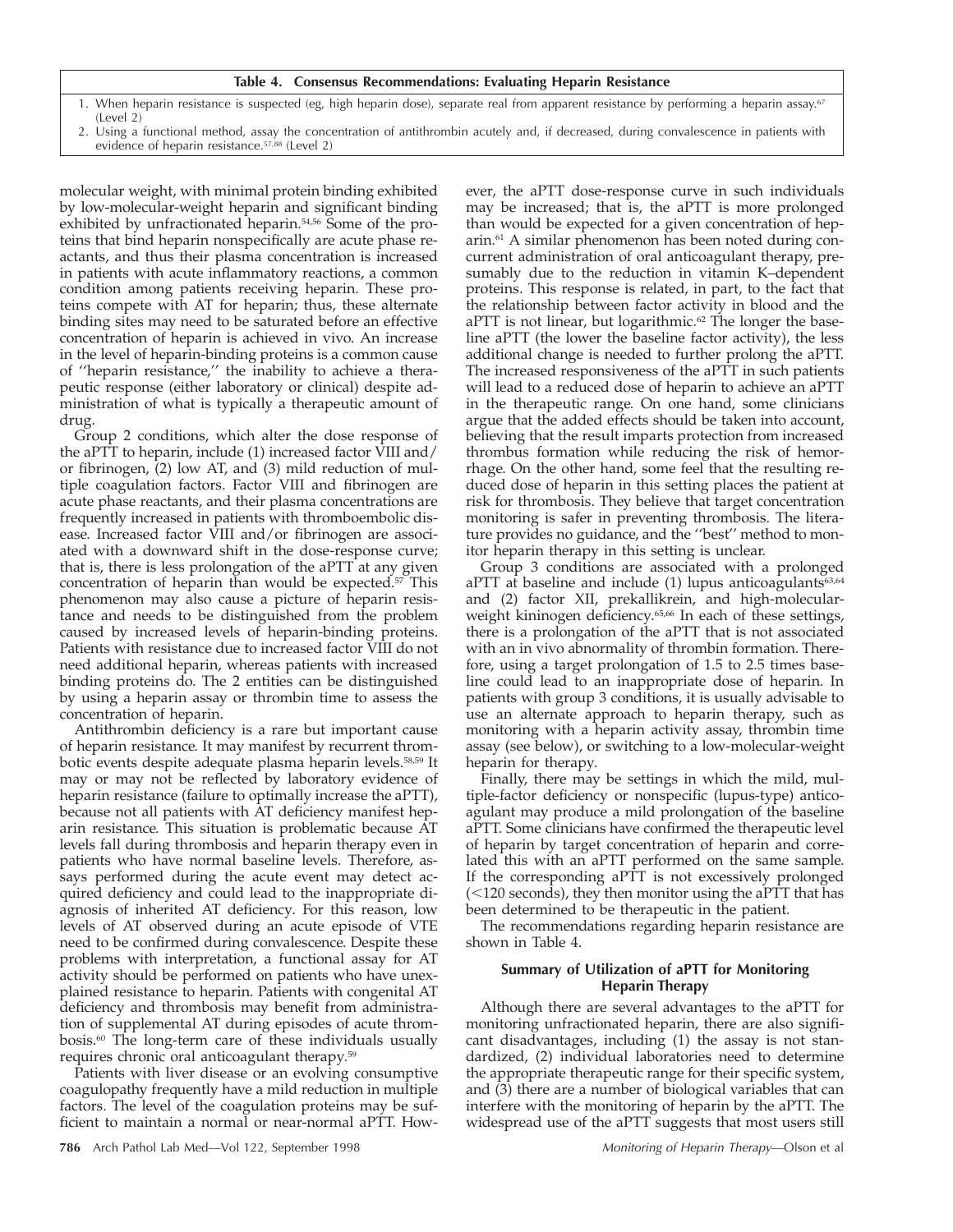#### **Table 5. Consensus Recommendations: Monitoring With the Activated Partial Thromboplastin Time (aPTT) and Thrombin Time**

- 1. A pretreatment aPTT and platelet count should be performed in all patients prior to initiating therapy. (Level 3) (By Consensus)
- 2. The therapeutic range of unfractionated heparin for the aPTT reagent-instrument system should be determined with each change in reagent (lot number or manufacturer) or instrument.7,33,34 (Level 2) This may be accomplished by
	- a. Comparison of ex vivo specimens with an appropriately validated heparin assay (anti–factor Xa or protamine sulfate neutralization).7,33,34,39 (Level 1)
	- b. Comparison of ex vivo specimens to a previously calibrated aPTT, using a method to control for reagent drift. (Level 3) (By Consensus)
- 3. The therapeutic range of the thrombin time reagent-instrument system should be determined using in vitro heparin when reagent, instrument, or lot of heparin changes.89,90,92 (Level 2)

perceive sufficient value in using this assay. Of greatest importance at this time is the understanding of the limitations of the test, using it only in clinical settings in which it is most likely to provide valid clinical information.

The recommendations for the use of the aPTT in monitoring heparin therapy are presented in Table 5.

#### **MONITORING UNFRACTIONATED HEPARIN WITH HEPARIN ASSAYS**

The target concentration strategy has been used successfully to monitor unfractionated heparin therapy in a variety of clinical settings.<sup>1,67</sup> However, as recently as 1995, only 1% of laboratories participating in the College of American Pathologists CG2 survey were using a heparin assay and a target concentration strategy as the primary method to monitor heparin therapy. Only 110 of 782 participants reported results for a quantitative heparin assay in the 1997 CG2 survey. Most of these 110 laboratories use the aPTT as the primary test to monitor heparin, using the quantitative assay for selected clinical circumstances. Stated another way, based on this sample, 86% of laboratories in the United States would be unable to respond to the recommendation to use a heparin assay when the clinical setting renders the aPTT ineffective. In contrast, more than 4000 laboratories in France perform an assay for heparin, demonstrating that widespread availability of the assay can be achieved. New, multipurpose coagulation analyzers can provide fully automated heparin assays, making heparin assays in the routine monitoring of therapy open to consideration.

Methods for measuring heparin concentration in body fluids fall into the following 3 categories: (1) chemical assays that measure the concentration of sulfated polysaccharides, (2) methods that measure the amount of substance required to neutralize the anticoagulant effects of heparin, and (3) methods that measure the functional activity of heparin in terms of inhibition of specific coagulation factors. The methods for the chemical determination of heparin are based on dye-binding, photometric, and radioisotope techniques.68–73 Although available for decades, these methods have not gained much acceptance in the clinical laboratory because they are difficult to standardize, cumbersome to perform, subject to interference, and not automated. In addition, determining the chemical concentration of unfractionated heparin is unlikely to be clinically useful because a significant portion of heparin is inert in the inhibition of coagulation.

Heparin neutralization assays estimate heparin activity by determining the concentration of material that just blocks heparin prolongation of a coagulation test. The 2 most commonly used substances for heparin neutralization assays are protamine sulfate<sup>23</sup> and polybrene. The protamine and polybrene titration methods are reliable

and reproducible assays that have been used for many years. The heparin activity in the test plasma is estimated by determining the lowest titer of protamine that neutralizes the heparin-induced prolongation of the thrombin time and comparing this effect with the effect of protamine addition to the standard plasmas containing a known heparin concentration. These assays are inconvenient to perform and are not readily automated because multiple dilutions and mixtures must be prepared and measured. Consequently, these assays are usually not used for routine monitoring in an acute care environment.

Methods for determination of the functional activity of heparin are based on the ability of heparin to accelerate the inhibition of a standard concentration of an activated coagulation enzyme, such as factor Xa or thrombin, in the presence of enough AT to complex all available heparin. The ease, accuracy, and precision of these assays have been improved by the development of enzyme-specific chromogenic and fluorogenic substrates.40,74–78 The basic scheme for these assays is as follows:

Free  $AT + Heparin \rightarrow AT-Heparin$ 

AT-Heparin + FXa (in Excess)  $\rightarrow$  AT-Heparin-FXa

+ FXa (Residual)

FXa (Residual) + Substrate  $\rightarrow$  Signal (Chromogen or

Fluorescence)

The signal generated is proportional to the amount of residual factor Xa (or thrombin) remaining after neutralization by the AT-heparin complex and is thus inversely proportional to the concentration of heparin. The signal may be measured by endpoint or kinetic techniques. Functional heparin assays should be simple, reliable, reproducible, highly sensitive, and easily adapted to automation. These assays also should be relatively easy to standardize among laboratories; however, there is still variability reported.<sup>79</sup> Some of this variability may be due to preanalytic differences. Many of the newer multipurpose coagulation instruments can perform heparin assays concurrently with other routine coagulation assays without requiring major instrument adjustments or reagent preparation. The chromogenic assays based on factor Xa inhibition have also have been shown to be effective for the measurement of low-molecular-weight heparin.<sup>80</sup>

The Heptest (Haemachem, St Louis, Mo) is a clot endpoint heparin assay that reflects anti-Xa but also measures anti-IIa activity. It has been reported to be easy to use, highly sensitive, and well correlated to the anti-Xa assay.<sup>81</sup> Of interest, the Heptest is relatively insensitive to the newer heparinoids, potentially making it less useful in the clinical laboratory.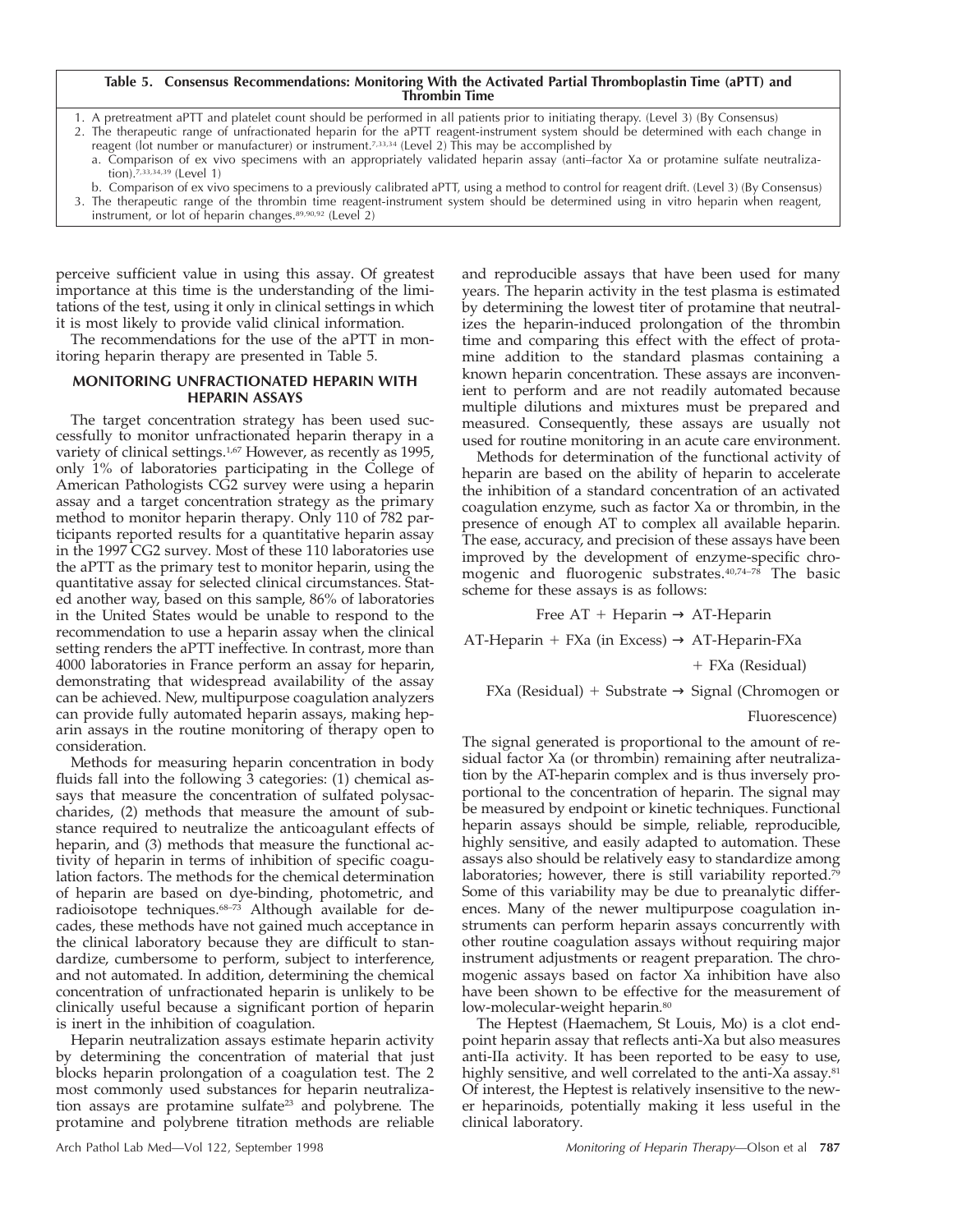# **Therapeutic Range**

There appears to be wide agreement in the literature that the therapeutic range of heparin in plasma is 0.2 to 0.4 U/mL when assayed by protamine titration. Despite this agreement, the primary evidence for this range is based on a single study using a thrombogenic model in rabbits.23 Subsequent large clinical studies have indirectly validated this range by showing that clinical outcomes are acceptable when the patients' aPTTs are kept in the range that, on average, corresponds to 0.2 to 0.4 U/mL of heparin by titration. These studies, however, did not consider alternative ranges for comparison. Since the results of paired protamine determinations and chromogenic assays may diverge, the therapeutic range for chromogenic assays may be different than that for protamine assays. Hirsh and colleagues<sup>1,6</sup> have reported that the range of 0.35 to 0.7 U/ mL by the anti-Xa assay is equivalent to the range of 0.2 to 0.4 U/mL by the protamine assay, but subsequently different findings have also been reported. The cause for this difference is unclear at this point. It may relate to the heparin preparation, $77$  the specific chromogenic method, $6$ differences in response to low-molecular-weight heparin or, possibly, to the high statistical error in determining the intermethod equivalence.

#### **Preanalytic/Blood Sampling Issues**

Functional heparin assays are susceptible to the same problems outlined for use of the aPTT. In vitro platelet activation may release PF4, which can bind to and neutralize the functional activity of heparin. Therefore, careful acquisition, processing, and storage of samples for heparin assays is critical.

# **Biological Variables Affecting the Use of Heparin Assays to Monitor Heparin**

The group 1 conditions described under utilization of the aPTT will affect the results of heparin assays as well. In contrast to the aPTT, variations in the level of coagulation factors (group 2 conditions) usually do not affect heparin assays. Thus, the results are not affected by increased levels of factor VIII and fibrinogen or decreased levels of procoagulant proteins. A very low concentration of plasma AT may affect some assays for heparin determination; this can usually be obviated by addition of purified AT to the test system. Heparin assays may also be valid in patients who have prolonged aPTTs at baseline (group 3 conditions). This is true in patients with a lupus anticoagulant, with contact factor deficiency, and for patients receiving oral anticoagulant therapy. The effectiveness of their use remains to be demonstrated in patients with liver disease or consumptive coagulopathies.

#### **Calibration of Unfractionated Heparin Assays**

Appropriate dosing and monitoring of heparin is dependent on accurate and reliable assignment of heparin activity for the administered drug and the material used to establish the reference curve for the assays. Unfortunately, labeling of heparin activity has not been standardized. Units of antifactor activity, United States Pharmacopeia (USP) units, and International Units (IU) are all different measures of heparin anticoagulant activity. The USP unitage, used for labeling the therapeutic product, is derived from the amount of heparin needed to inhibit the clotting of sheep blood and therefore is not a rigorously defined measure of activity.<sup>82</sup> The potency is stated to be

" $not <$  90.0% and not more than 110.0% of the potency stated on the label in terms of USP heparin units.'' One can see that such variation in the therapeutic heparin potency can cause significant problems with efforts for therapeutic monitoring. Sheep are almost certainly as variable as humans in their response to heparin. An international standard preparation of heparin has been prepared, and its biologic activity value has been assigned by rigorous assessment in both factor Xa and thrombin-based assays.<sup>83</sup> More recently, an alternative technique for assignment of heparin activity has been proposed; this technique has the advantage of being relatively free of the biological variables that have affected other value assignment methods.<sup>84</sup>

Commercial heparin preparations vary and are usually assayed for only the USP or IU value.<sup>77,85</sup> When assaying for USP activity in clinical samples, the calibration of an assay is against the same heparin preparation that has been used to treat the patient.<sup>77</sup> However, when assaying for specific anti-factor activity (eg, anti-Xa activity), it is important to use a calibrator that has been assayed for that activity against an appropriate international standard. When performing assays for nonstandard heparins, like low-molecular-weight heparin, some believe that the heparin used in preparation of the reference curve should be of the same or similar composition as the nonstandard heparin.86,87 Alternatively, assay of all varieties of therapeutic material against a single international standard heparin has considerable appeal, allowing meaningful comparison of data and ease of communication regarding treatments.

Heparin assays have been used successfully and may be strongly indicated in settings where the aPTT may not be effective in reflecting anticoagulation with heparin.<sup>88</sup> Such settings include failure to achieve an adequate response to more than 1.5 times the expected dose, $67$  or less than 0.5 times the expected dose is required to achieve the therapeutic range; when the baseline aPTT is prolonged; or in the presence of lupus anticoagulant even if it is not reflected in the aPTT.

# **Summary of Utilization of Heparin Assays for Monitoring Heparin Therapy**

There are several advantages to utilization of heparin assays for monitoring therapy with unfractionated heparin, including (1) the assays are simple to perform, (2) only routine collection and prompt preparation of the sample are required, (3) results from the assays can be available in a timely fashion 24 hours a day, (4) there is minimal interference from biological variables, and (5) it should be possible to standardize heparin assays. Disadvantages of heparin assays at this time are as follows: (1) they are not yet widely available, (2) they are more expensive than an aPTT, and (3) titration assays are not well suited for he acute care setting.

The recommendations regarding target concentration strategy in monitoring heparin therapy are presented in Table 6.

# **USE OF THROMBIN TIME TO MONITOR HEPARIN THERAPY**

The thrombin time is a clot-based assay used by some laboratories to monitor unfractionated heparin therapy. This assay is performed by adding a known concentration of thrombin to platelet-poor plasma and measuring the time to clot formation. Under the appropriate assay con-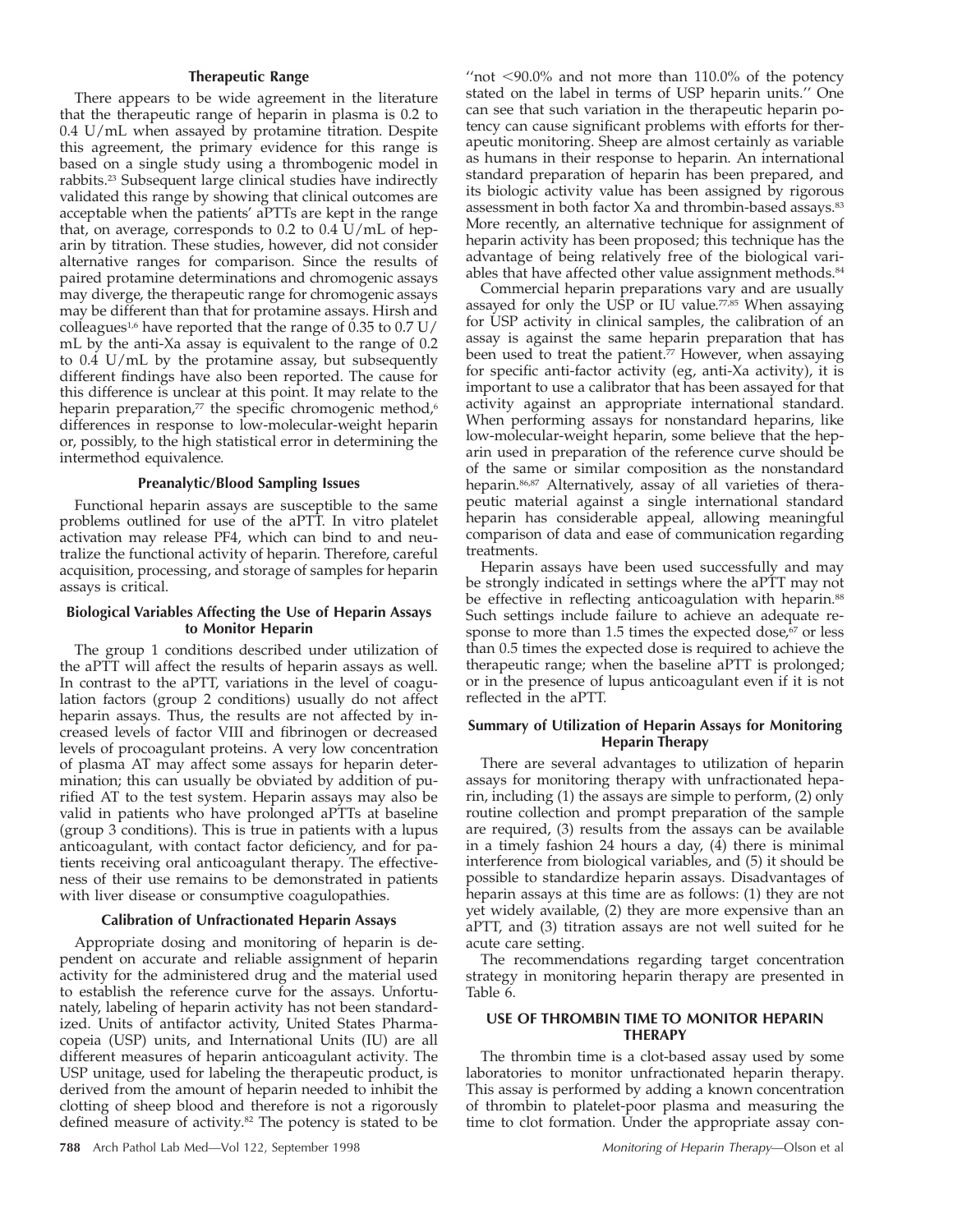#### **Table 6. Consensus Recommendations: Monitoring by Target Concentration**

- 1. The target concentration strategy may be used to monitor unfractionated heparin therapy.<sup>67,88</sup> (Level 1)
- 2. The heparin used for the calibration of the heparin assay should be linked to an approved international standard heparin, preferably the World Health Organization standard.<sup>77,83,85</sup> (Level 2)
- 3. Monitoring heparin by target concentration should be considered when a. Heparin dosage is elevated (>50%) above that needed to produce the expected activated partial thromboplastin time (aPTT) effect,
- particularly when treating venous thromboembolic disease.19,22,23,88 (Level 1) b. The baseline aPTT (or activated clotting time) is prolonged by lupus anticoagulants, contact factor deficiency, or oral anticoagulant effect. The optimal method for monitoring unfractionated heparin in other acquired coagulopathies remains unclear.63-66 (Level 2)
- c. A nonspecific (lupus-type) anticoagulant is present, even with a normal aPTT. (Level 3) (By Consensus)

ditions, heparin produces a dose-dependent prolongation of the thrombin time, which is semilogarithmic.89,90 The origin of the thrombin (bovine vs human), thrombin concentration, and calcium concentration are critical variables for this assay.22,24,41,89–95 Despite the fact that results are reported in seconds, the thrombin time conforms to the target concentration strategy because it does not reflect the physiologic effect of heparin in the patient specimen.

It is recommended that a recalcified thrombin time be used when monitoring heparin therapy. In one study, a recalcified thrombin time (2.3 U/mL human thrombin, 0.033 mol/L calcium chloride) produced adequately prolonged thrombin times (11–93 seconds) in the clinically useful heparin range of 0.1 to 0.6  $U/mL$ .<sup>89</sup> In retrospective studies, the recalcified assay was more useful than the non-recalcified assay in predicting resolution of deep venous thrombosis, the development of pulmonary embolism, and major bleeding.<sup>22,24</sup> No attempts have been made to standardize thrombin time assays among laboratories.

The preanalytic and biological variables affecting the thrombin time are similar to those affecting heparin assays. The thrombin time is independent of increased factor VIII, decreased coagulation factors, and conditions associated with a prolonged baseline aPTT. Occasional patients exposed to topical thrombin develop antibodies directed at bovine thrombin. These antibodies can cause significant prolongation of a thrombin time based on bovine thrombin and occasionally show cross-reactivity with human thrombin.96,97 Thus, the presence of such antibodies could interfere with thrombin time assays for heparin. The thrombin time is not readily automated, although some newer coagulation instruments are capable of performing the test.

The responsiveness of the thrombin time to heparin in patients with lupus anticoagulants has not been studied. At low concentrations of heparin  $(<1$  U/mL), preliminary data indicate a possible interference (E. M. VanCott, MD, oral communication, 1997). The effects at high concentrations of thrombin are not available.

### **Summary of the Use of Thrombin Times for Monitoring Heparin Therapy**

There are some advantages to the thrombin time assay for monitoring heparin, including (1) the test is simple to perform, (2) results of the test can be readily available 24 hours a day, (3) no special collection or handling of the sample is required, (4) there is little interference from biological variables, and (5) the test is relatively inexpensive to perform. Disadvantages of the assay include (1) recalcified thrombin time assays are not widely available, (2) the assay is not automated, and (3) there is potential interference by anti–bovine thrombin antibodies.

The recommendations for the use of the thrombin time in monitoring heparin therapy are presented in Table 5.

#### **USE OF THE ACTIVATED CLOTTING TIME TO MONITOR HEPARIN THERAPY**

The activated clotting time (ACT) is performed by adding a particulate activator to blood (often non-anticoagulated) and determining the time until clot formation.<sup>98</sup> The test is analogous to the aPTT because it is sensitive to changes in the intrinsic cascade of coagulation, including the presence of heparin. The dose-response range is significantly wider for the ACT than it is for the aPTT, permitting assessment of high heparin levels, such as those used to maintain extracorporeal circulation.<sup>98</sup>

In the College of American Pathologists proficiency survey for the ACT (CTA-1997) the participants  $(>1700)$  responded as follows concerning the clinical setting for the primary use of the ACT: vascular catheterization (including cardiac catheterization), 31%; cardiopulmonary bypass, 31%; intensive or coronary care unit, 17%; and hemodialysis, 10%; the remaining 11% was distributed among other clinical settings.<sup>28</sup> Fewer than 10% of ACTs are performed in central laboratories, and fewer than 1% are being used for monitoring heparin therapy of VTE.

Because the ACT is commonly performed on whole blood that is not anticoagulated, technique is critical in its reliability. The ACT is subject to many of the same biologic variables as the aPTT and offers no advantage over the aPTT in this regard. The ACT is generally not as precise as the aPTT and is significantly affected by the time between specimen acquisition and testing and by changes in the ambient temperature. Like the aPTT, ACT performance varies among the available methods, and no method for standardizing these differences has been described.

# **Summary of the Use of ACTs for Monitoring Heparin Therapy**

Advantages of the ACT include the following: (1) it has a wide dose-response range, making it suitable for monitoring high concentrations  $(>0.8 \text{ U/mL})$  of heparin; (2) it may be performed at the patient's bedside; (3) results are generally available within a few minutes; (4) it is relatively easy to perform; and (5) there is extensive clinical experience with using the ACT to monitor high-dose heparin. Disadvantages include (1) it is not as precise as other assays, (2) testing must be performed immediately after sample acquisition, (3) there is no procedure to standardize the various methods of performing the ACT, (4) the test is moderately expensive, (5) the correlation between ACT and heparin concentration is poor, and (6) it may be difficult to enter results into the laboratory information system or the patient's chart. In view of the lack of specific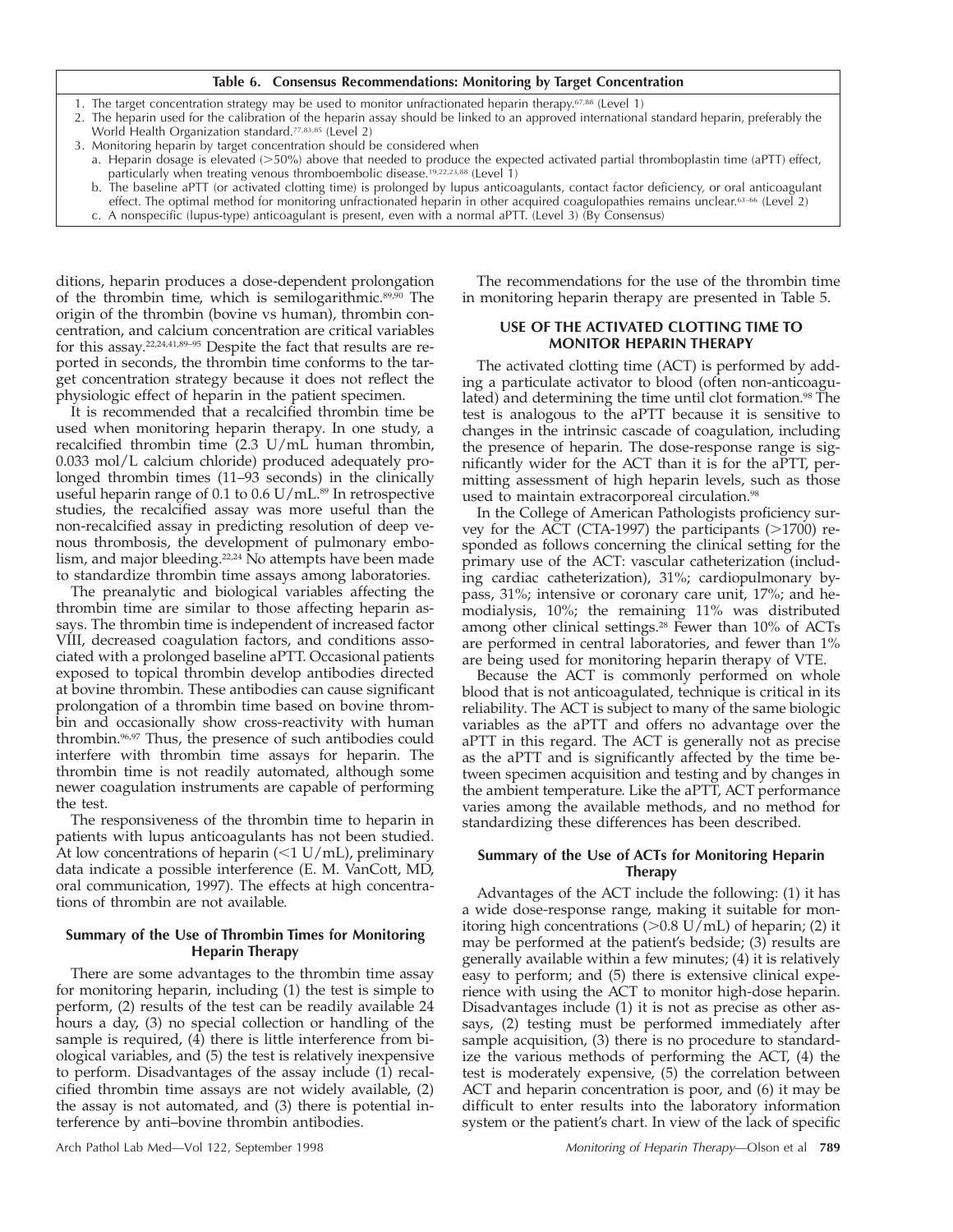advantages over the aPTT for monitoring therapy of VTE, the ACT is not highly recommended for use in this setting.

# **WHOLE BLOOD aPTT AND POINT-OF-CARE MONITORING OF HEPARIN THERAPY**

The whole blood aPTT was developed to improve test turnaround time by eliminating the need for sample centrifugation. Several instruments have been recently introduced to the clinical market, with an emphasis on utilization in the point-of-care setting. Performance data have been reported in the literature for 3 instruments, namely, the CoaguChek Plus (Boehringer Mannheim Diagnostics, Indianapolis, Ind), the Thrombolytic Assessment System (Cardiovascular Diagnostics, Raleigh, NC), and Hemochron Instruments (International Technidine Corporation, Edison, NJ).99–113 These instruments perform an aPTT on a single drop of non-anticoagulated and/or anticoagulated whole blood.

Although the whole blood aPTT is prolonged by heparin in a dose-dependent fashion, whole blood and plasma aPTT results on the same sample should not be considered equivalent. One study showed clinically significant discordance with respect to heparin therapy decisions in 22% of samples using a 3-way decision algorithm (subtherapeutic, therapeutic, and supratherapeutic).100 The appropriate therapeutic range must be determined for each whole blood aPTT system. Point-of-care whole blood and centralized laboratory plasma aPTTs should not be used interchangeably on the same patient unless the 2 systems have been calibrated against each other.

A whole blood aPTT cannot be recommended in patients receiving concomitant heparin and either oral anticoagulants or aprotinin. Oral anticoagulants and aprotinin are significant interfering factors for at least 1 test system (CoaguChek Plus), producing more prolonged aPTTs in the presence or absence of heparin.105,108 In addition, caution should be used in interpreting whole blood aPTTs that are clinically suspicious, since poorly performed fingerstick collection can frequently produce erroneous results. The error rate due to traumatic fingersticks was 14% in one study.99

Only a limited number of studies have evaluated pointof-care whole blood aPTTs for routine monitoring of heparin therapy. Whole blood aPTTs were associated with improvement of some secondary outcomes, such as aPTT turnaround time (3 vs 45–126 minutes), time to clinical decision making (14.5 vs 180 minutes), and time to reach therapeutic heparin levels (8.2 hours vs 181 hours).103 No data are available regarding the influence on length of stay, rethrombosis, bleeding, or mortality. Until such primary outcome data are available, this testing modality cannot be strongly recommended for routinely monitoring unfractionated heparin therapy.

# **Summary of the Use of Whole Blood aPTTs for Monitoring Heparin Therapy**

It is difficult to assess the appropriate role of whole blood aPTTs, owing to the relatively limited clinical experience with these assays. Potential advantages of the whole blood aPTT include that (1) the test is easy to perform, (2) the test may be performed at the patient's bedside, and (3) results are available within minutes. Potential disadvantages include that (1) the test is subject to the same biological variables as the plasma aPTT; (2) the appropriate therapeutic interval needs to be determined for

**790** Arch Pathol Lab Med—Vol 122, September 1998 Monitoring of Heparin Therapy—Olson et al

each system; (3) the assay may be difficult to standardize; (4) the test is susceptible to technical errors, such as traumatic fingerstick; (5) the test is more affected by oral anticoagulants and antifibrinolytic medication; (6) the test remains more expensive; and (7) it may be difficult to enter results into the laboratory information system or the patient's chart. The role for this approach to monitoring heparin therapy needs to be carefully assessed with welldesigned clinical studies.

# **MONITORING HEPARIN THERAPY FOR EXTRACORPOREAL CIRCULATION**

# **Cardiopulmonary Bypass**

Patients undergoing cardiopulmonary bypass regularly receive high doses of heparin. Loading doses in this clinical setting range from 300 to 400 U/kg of body weight with an additional dose in the circuit as high as 10 000 U, depending on the equipment being used. The goal is to achieve an ACT that exceeds approximately 480 seconds prior to initiating extracorporeal circulation.114 The concentration of heparin in blood averages 4 to 5 U/mL to achieve this ACT; this is approximately 10 times the concentration of heparin used to treat VTE. The ACT is performed every 30 to 60 minutes, and additional heparin is given as needed to maintain the ACT above the threshold level (480 seconds).<sup>114</sup> An abundance of clinical experience supports this approach to anticoagulation during cardiopulmonary bypass. Recent studies have shown that there is a relatively poor correlation between the ACT during bypass and heparin concentration.115,116 Thus, this may be one of the few clinical settings in which a global coagulation assay is not being used as a surrogate heparin assay but as an assay to achieve a certain physiologic goal.

Alternatives to the ACT have been reported. These include instruments that use protamine sulfate neutralization to provide a target concentration, with the target being a heparin concentration of 3 to 4  $U/mL$ <sup>115</sup> Another approach is to perform a thrombin time using a high concentration of thrombin; this modified thrombin time essentially serves as a surrogate test for heparin concentration.117–119

In cardiopulmonary bypass the concentration of heparin used during the procedure renders the patient's blood essentially incoagulable. The risk of hemorrhage in the postoperative period, if the anticoagulation is not reversed, is such that the circulating heparin is neutralized. This is most commonly achieved by the administration of protamine sulfate, although the use of recombinant PF4 has been reported.120 Protamine sulfate in excess is an anticoagulant, and the use of higher doses of protamine sulfate has been associated with increased use of blood products during the postoperative period.<sup>116,121</sup> The goal, therefore, is to administer only the amount of protamine sulfate required to neutralize the patient's heparin. It has been suggested that an optimal dose of protamine sulfate is 1.3  $mg/100$  U heparin.<sup>114</sup> However, determining the units of heparin that need to be neutralized is difficult owing to a number of variables, including (1) most of the methodologies for determining the dose of protamine sulfate change the use of the ACT from a physiologic test of overall anticoagulant effect to a surrogate assay for heparin; (2) when, in the estimation of the surgeon, there is continued bleeding from the operative site, it is common, regardless of test results, to administer additional prot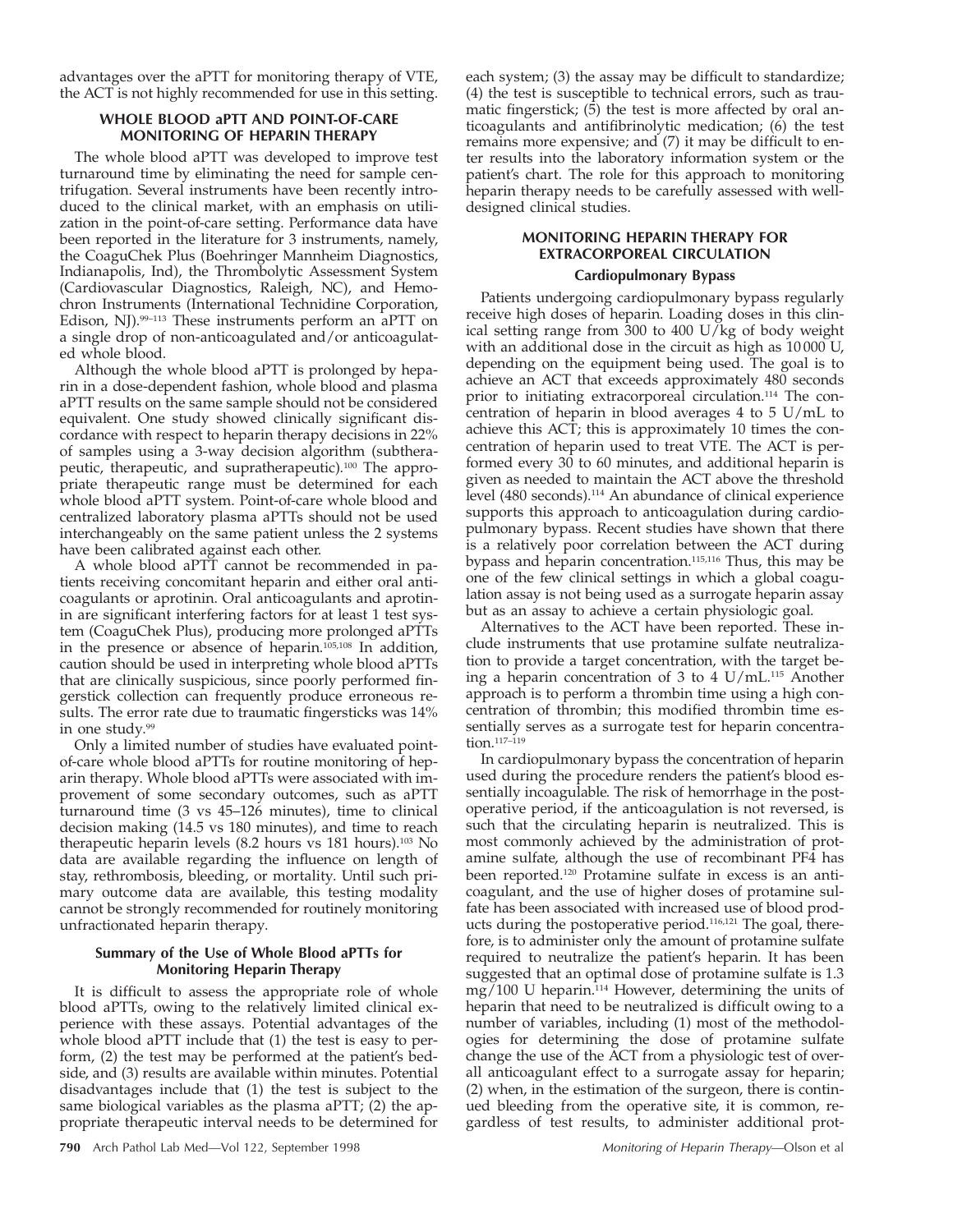amine sulfate; (3) aprotinin is an agent that is commonly administered during cardiopulmonary bypass to decrease transfusion requirements, and it also prolongs the ACT (celite activated  $>$  kaolin activated), interfering with interpretation of results<sup>122-125</sup>; (4) thrombocytopenia and/or abnormal platelet function can prolong the ACT, an issue in both cardiopulmonary bypass and hemodialysis $125$ ; (5) cardiopulmonary bypass is often performed with significant hemodilution, which can have an effect on the ACT and its response to heparin<sup>126</sup>; and  $(6)$  protamine sulfate is an anticoagulant, and in excess it can prolong the ACT as well as other tests.127

The dose of protamine sulfate necessary to neutralize the circulating heparin can be calculated in a variety of ways.71,128,129 All of the available date indicate the critical importance of using a method to determine the appropriate dose of protamine sulfate for heparin neutralization because of the consequences of both residual heparin and excess protamine sulfate in the patient.

# **Other Extracorporeal Devices and Vascular Catheterization**

When heparin is used during vascular catheterization, hemodialysis, or extracorporeal membrane oxygenation, it is used at substantially lower concentrations than are used in cardiopulmonary bypass. The heparin dose in these settings is frequently based on a standard nomogram adjusted for the patient's baseline ACT. Heparin administration is subsequently adjusted to maintain a desired level of anticoagulation by intermittent measurement of the ACT. In comparison to cardiopulmonary bypass, these procedures are associated with significantly less tissue trauma and lower heparin concentrations; therefore, most clinicians do not routinely neutralize the heparin at the conclusion of the procedure. The natural clearance of circulating heparin is often monitored with the ACT, keeping the patient under observation until the ACT has fallen below a threshold regarded as safe for the patient depending on the procedure.

In hemodialysis it is common to establish a dosing and infusion protocol for a patient by careful monitoring of the patient with the ACT at 30-minute intervals. Once the regimen is established, the heparin protocol is not changed or monitored during subsequent procedures unless there is a significant change in the patient's medical condition or clinical response to the protocol.130,131 The target for the therapeutic range is somewhat variable because of differences in performance of various ACT systems. In one carefully performed study using a manual ACT, a therapeutic range of 132 to 234 seconds was established.132

# **HEPARIN-INDUCED THROMBOCYTOPENIA**

Heparin-induced thrombocytopenia (HIT) is an uncommon but clinically significant complication of heparin therapy. The syndrome is due to the development of an antibody, usually immunoglobulin (Ig) G, that binds to and activates platelets in the presence of heparin.133 The pathogenic antibody appears to be directed at an immunogenic complex formed by heparin and a basic protein, most commonly PF4.134 The immune complex formed by IgG, heparin, and protein then binds to and clusters the platelet  $Fc\gamma$  receptor ( $Fc\gamma$ RIIa), resulting in platelet activation and the generation of procoagulant platelet microparticles.135 The antibody may also bind to damaged endothelial cells, leading to the expression of tissue factor.136 It is hypothe-

sized that the intense surge of procoagulant activity may overwhelm the anticoagulant effect of the administered heparin, resulting in the thrombosis that is associated with this syndrome.135

The true incidence of HIT is uncertain. Well-designed prospective studies would suggest that the incidence varies from less than 1% to about 3% of patients exposed to unfractionated heparin, while the incidence is significantly lower in patients exposed to only low-molecular-weight heparin.<sup>137,138</sup> Assays used to measure antibody are widely variable in sensitivity. Screening patients prior to cardiopulmonary bypass surgery demonstrated antibody in 8% of patients (platelet aggregation/release method) to as high as 50% of patients (anti-PF4 method).<sup>139</sup> There is a clinical spectrum, which includes (1) asymptomatic antibody formation; (2) antibody formation associated with thrombocytopenia; and (3) antibody formation associated with thrombocytopenia and thrombosis. The clinical significance of the presence of antibody without thrombocytopenia or thrombosis remains unclear.

The onset of thrombocytopenia and/or thrombosis usually occurs 5 to 12 (range,  $4-20$ )<sup>140</sup> days after treatment is initiated in patients who are exposed to the drug for the first time. Symptoms may occur more rapidly in patients who have had previous exposure to heparin, particularly if the exposure has occurred within the last 3 months. Rarely, the onset of thrombocytopenia and/or thrombosis may be delayed, up to 22 days, in neonates.141 Patients with HIT usually develop mild to moderate thrombocytopenia, with the nadir ranging from 20 to  $150 \times 10^9 / L^{142}$ However, HIT should be suspected whenever an unexplained decrease of greater than 50% from the baseline platelet count occurs during heparin therapy, even if the platelet count remains in the reference range or if the count falls below  $100 \times 10^9$ /L. Thromboembolic complications may be either arterial or venous and may involve large vessels, for example, the femoral artery. When patients develop skin necrosis during combined heparin and oral anticoagulant therapy, the diagnosis of HIT should be considered. Development of thrombosis in patients with HIT is a serious complication, because the incidence of serious morbidity is in excess of 50% and the mortality as high as  $15\%$ .<sup>133</sup>

For these reasons, all patients receiving heparin, including use of heparin-coated indwelling vascular catheters, should be monitored for the development of HIT. Proposed diagnostic criteria for a diagnosis of HIT include the following: (1) onset of unexplained thrombocytopenia or thrombosis following initiation of heparin therapy, and (2) positive test for the presence of a heparin-dependent antibody by a sensitive and specific diagnostic assay. In addition, recovery of the platelet count into the reference range after stopping heparin therapy is a helpful diagnostic finding. Laboratory evaluation is indicated in these settings to differentiate HIT from other causes of thrombocytopenia, including nonimmune heparin–induced thrombocytopenia (formerly called HIT type I).143

There are now 2 types of assay for HIT, namely, (1) platelet-based or functional assays and (2) antibody recognition of the heparin-PF4 complex. Platelet-based assays depend on activation or lysis of platelets in the presence of test sample and heparin. Washed normal platelets provide a sensitive test system when either 14C-serotonin release or platelet aggregation is used as an end point.144–146 The 14C-serotonin release assay has been evaluated in a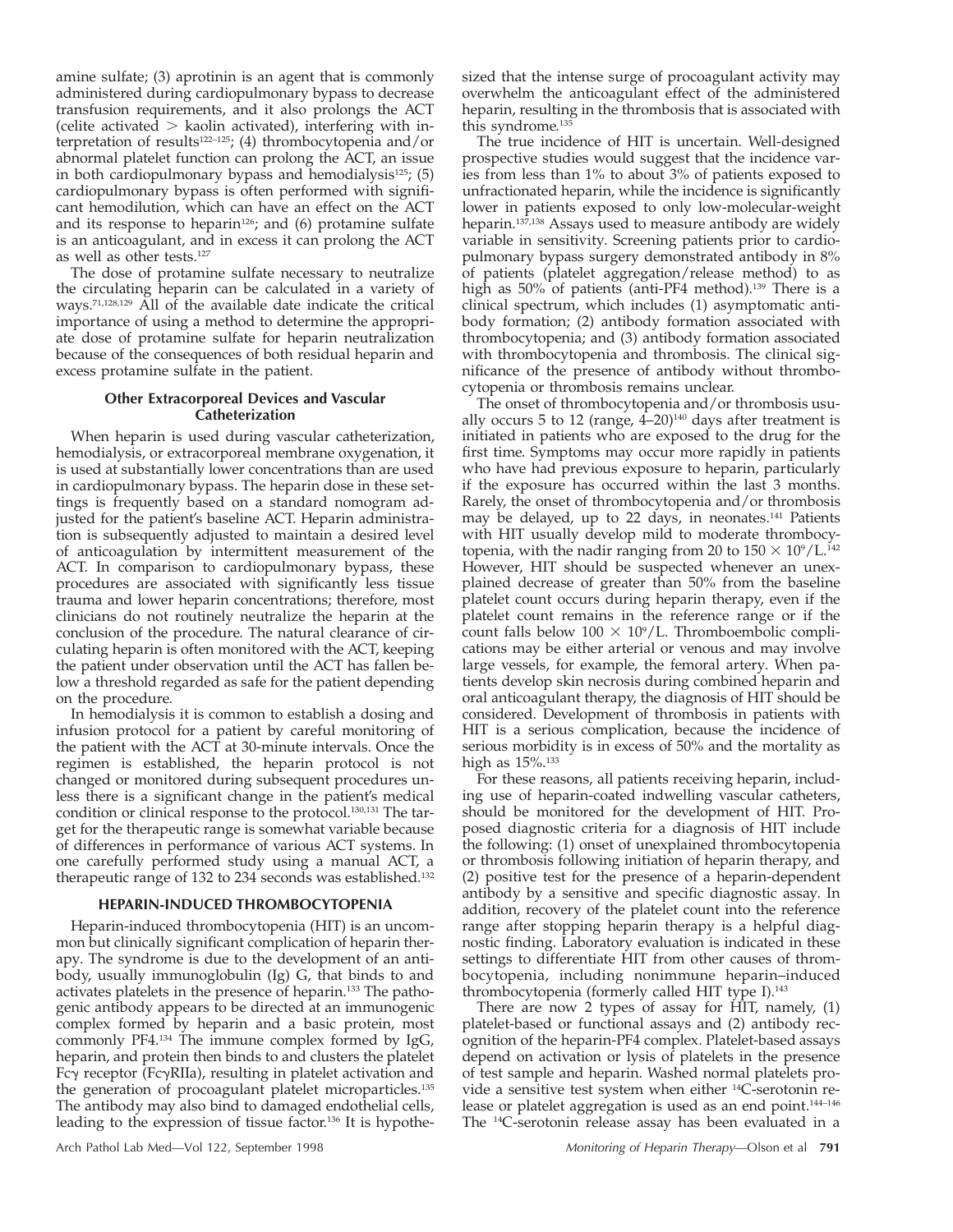prospective clinical study, and a positive assay was strongly associated with HIT (odds ratio, 78.2; 95% confidence intervals, 12.0–818.8;  $P < .001$ ) with a specificity of 96%.137 The specificity of these assays may be improved by performing the assay at low  $(0.1-0.3 \text{ U/mL})$  and high (10–100 U/mL) concentrations of heparin.147,148 High concentrations of heparin dissociate the heparin-PF4 complexes from the platelet surface and interfere with HIT antibody interaction with platelet  $Fc\gamma RII$ a and subsequent platelet activation. Thus, platelet activation or lysis, manifested by platelet aggregation or 14C-serotonin release, at low, but not high, concentrations of heparin is regarded as confirmatory of the presence of antibody and diagnostic of HIT.148

Experience with these test systems has also confirmed the need for careful selection of platelet donors and the use of weakly positive HIT control samples. Substantial variation in the sensitivity to FcγRIIa-mediated platelet activation may be found among normal donors.<sup>149,150</sup> Thus, it is essential to use donor platelets known to be responsive to HIT samples. The use of weakly positive HIT control samples may help control for this and the loss of sensitivity during platelet washing.151 The difficulties with platelet washing procedures and the inconvenience of using radioactive materials have led many laboratories to use platelet-rich, plasma-based aggregation assays.149,152 It has been suggested that such assays are less sensitive. This, however has not been confirmed by comparison with optimized test systems.147,148 It is possible that, with appropriate attention to methodologic detail, platelet-rich plasma assays may provide a convenient and more rapid method for diagnosis of HIT.

The second laboratory approach to the diagnosis of HIT is use of assays that detect antibodies to the PF4-heparin macromolecular complex. Enzyme-linked immunosorbent assays have been developed that permit identification of antibodies reacting with PF4-heparin.153,154 Microtiter plate wells are coated with PF4-heparin and allowed to incubate with a patient sample. Bound antibody is then detected by appropriate antisera to IgG, IgA, or IgM by standard techniques. Although the concordance between plateletbased activation and enzyme-linked immunosorbent assays is high, the results are discordant in approximately 10% to 20% of cases.153,155 Several factors may contribute to this. First, the enzyme-linked immunosorbent assay may detect IgA and IgM antibodies that are incapable of mediating FcyRIIa-induced platelet activation.<sup>156</sup> Second, some antibodies appear to be directed at complexes of heparin and other proteins, such as interleukin 8 and neutrophil-activating peptide 2.157 Third, the enzyme-linked immunosorbent assay method may detect low-titer or avidity antibodies that are not associated with clinical manifestations.139 To date, there are no data from prospective clinical trials delineating the comparative performance of these 2 approaches to the laboratory confirmation of HIT. Therefore, it is difficult to recommend one technique over another, although there is level 1 evidence correlating the serotonin release assay with clinical HIT.137

# **Summary of Heparin-Induced Thrombocytopenia**

Once a diagnosis of HIT has been documented, it is important that all sources of heparin, including heparincoated catheters, be discontinued.133 Alternate anticoagulant strategies should be used if the patient requires anticoagulation for management of a thromboembolic problem. While it was thought that low-molecular-weight heparin may be effective in such patients, clinical studies have shown a high rate of cross-reactivity; thus, low-molecularweight heparin is not recommended for patients with HIT.133 Heparinoids, may be very effective and show a low rate of clinical cross-reactivity.158 Some of the newer specific thrombin inhibitors, such as hirudin and argatroban, may be effective in patients with HIT.159

In patients receiving heparin for the first time, the platelet count should be determined at beseline and on alternate days (at least) after 4 days of therapy. In patients with a history of previous exposure to heparin, the platelet count should be monitored from the outset of therapy. Determination of the platelet count every other day should be adequate unless there is a high degree of clinical suspicion for HIT. Should a fall in the platelet count occur, the clinical context is important, because a fall in the platelet count during the first 4 to 5 days after commencing therapy and without prior exposure to heparin is unlikely to be due to HIT. It is important to keep in mind that in this setting, other, non–heparin-related causes of thrombocytopenia are far more common. However, owing to the severity of the consequences of a failure to recognize HIT, physicians will frequently request diagnostic studies in such settings and err in the direction of overdiagnosis, electing to institute alternate forms of anticoagulation.<sup>160</sup> Consequently, laboratory studies to confirm the diagnosis of HIT should be undertaken in any patient suspected of having the syndrome. It is suggested that this should be done at the time of clinical suspicion if possible, but testing up to 6 weeks after heparin exposure may be use $fuI.142,144$ 

A negative laboratory study does not exclude HIT, as 5% to 10% of patients with potentially clinically significant HIT may not be detected by currently available assays. A repeat assay performed 2 to 3 days after discontinuing heparin may help identify patients with HIT with initially negative laboratory results. Recovery of the platelet count after stopping heparin therapy or recurrence of thrombocytopenia upon reexposure to heparin are also helpful in confirming the diagnosis. A diagnosis of HIT should be carefully documented in the medical record, and the patient should be informed of the results so that future exposures may be prevented. Alternatively, if the clinical diagnosis is not confirmed by laboratory evidence, and further review of the clinical data indicates a low probability of HIT, then these findings should be recorded in the patient's record to prevent inappropriately withholding heparin when it is clinically indicated. The sensitivity of the available assays is problematic. It must be emphasized that the most important diagnostic criterion remains the clinical setting, and clinicians should treat patients based on their presentation and not on test results. In general, a positive test associated with the appropriate clinical sitting is helpful, whereas a negative test is less so.

The recommendations regarding HIT are presented in Table 7.

#### **COMMENT**

The aPTT is, by far, the most commonly used laboratory test for monitoring heparin therapy of acute thromboembolic disease. The College of American Pathologists 1995 CG2 survey revealed that 95% of participants used the aPTT as their primary monitoring tool. However, the popularity of the aPTT belies its many deficiencies as a mon-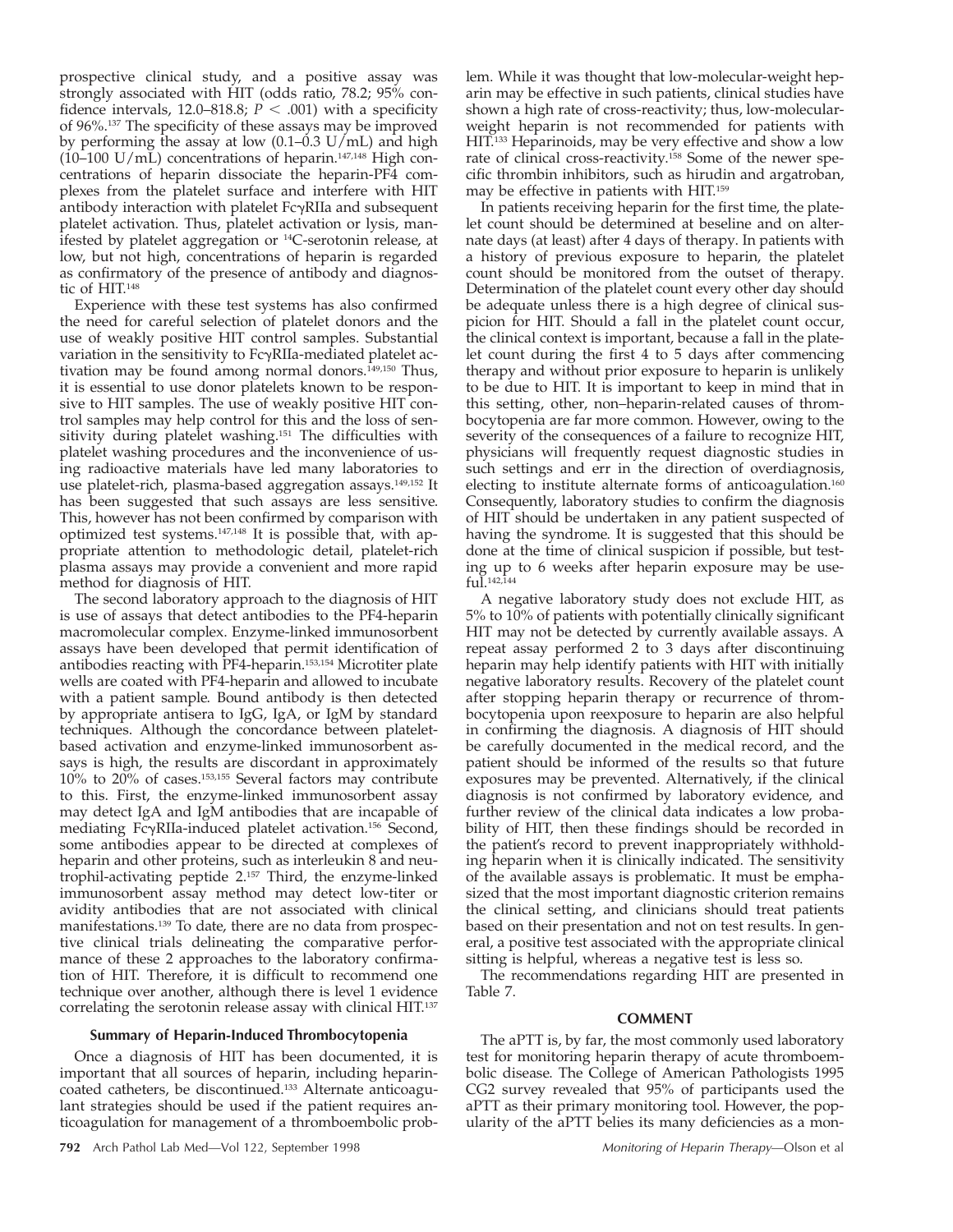#### **Table 7. Consensus Recommendations: Heparin-Induced Thrombocytopenia (HIT)**

1. In patients receiving adjusted-dose and full-dose heparin, monitor for and evaluate HIT by performing platelet counts pretreatment and, at least, on alternate days for 14 days beginning on day 4 of therapy in the naive patient and beginning on day 1 in patients with prior heparin exposure.141,143 (Level 2)

2. Confirm the clinical diagnosis of HIT by

- a. Performing an assay for heparin-mediated antibody if the platelet count falls below 50% or drops below 100  $\times$  10%, preferably on an acute specimen or within 6 weeks of the initiation of therapy.141,143 (Level 2)
- b. Performing an assay for heparin-mediated antibody if there is development or progression of arterial or venous thrombosis, even if the platelet count does not fall<sup>134,141,143</sup> (Level 2)

itoring tool. The discordance in responsiveness between the many available aPTT systems has been well documented for a number of years.<sup>5-7,30-32,161-166</sup> The differences in responsiveness indicate that the use of fixed ratios for expressing the therapeutic range is inappropriate and may result in dosage miscalculations.6,7,32,41,61,166–168 Attempts to reduce intermethod and interlaboratory variability by implementing a calibration scheme that would allow laboratories to obtain a standardized result, such as the INR, have repeatedly failed.<sup>169-171</sup> It is now apparent that each laboratory should determine the appropriate therapeutic range for its own aPTT method. In-house calibration of the aPTT using heparin added in vitro is hindered by the substantial differences in the aPTT response to in vitro and ex vivo heparinized plasmas.7,32 The most appropriate method for determination of the therapeutic range is through direct comparison of the aPTT with heparin concentration in samples from patients receiving heparin.

Effective use of the aPTT is also hampered by the biological variables that may interfere with interpretation of results. Recent reports suggest that the aPTT may erroneously indicate a state of heparin resistance, and therefore the risks of over-anticoagulation and bleeding are troubling.172,173 This effect is thought to be due to the effect of increased concentration of some acute phase reactant proteins, such as factor VIII.41,172,173 The aPTT cannot differentiate between the effect of such proteins on the aPTT and the effect of increased levels of heparin-binding proteins, which may cause a true heparin resistance. When a patient demonstrates an apparent resistance to heparin, as reflected by the failure of the aPTT to prolong with an appropriate dose of drug, changing to a target concentration of strategy (heparin assay) is recommended. In addition, the aPTT cannot be reliably used in patients with prolonged aPTTs at baseline, such as patients with nonspecific (lupus-like) anticoagulants.

Despite these drawbacks, the aPTT seems to perform satisfactorily in the majority of clinical settings, and clearcut advantages of direct heparin assays have not been demonstrated in clinical trials.174 However, a few studies have shown that among patients heparinized for VTE, those who were monitored by a heparin assay protocol reached therapeutic levels more rapidly than did a control group monitored by an empiric aPTT protocol.175,176 In a prospective clinical trial, heparin concentration more clearly differentiated patients at risk of bleeding than did the aPTT.24 In addition, heparin assays are less affected by diurnal variation in results and many of the biologic variables that hamper the aPTT.46,177 On the other hand, since most chromogenic heparin assays have AT added in excess, these tests are unable to detect heparin resistance due to very low levels of AT.178

In view of these aspects of the 2 methods for monitoring heparin, many argue that the direct heparin assay should

replace the aPTT for routine monitoring of heparin therapy for VTE. Counterbalancing this logic is the known reliability and clinical acceptability of the aPTT. Moreover, the clinical benefits and cost-effectiveness of widespread use of heparin assays remain to be established by direct clinical studies. Others have also advocated the secondary physiologic goal of endogenous thrombin generation. Commonly used tests (aPTT, prothrombin time, ACT, and others) do not reflect this activity well and have the limitations described above when used to monitor unfractionated heparin. Unfortunately, more effective physiologic methods await the development of user-friendly assays.179,180 Until then, the aPTT will probably remain the major assay for monitoring heparin, with the heparin assay likely to assume an increasingly important role.

Delineation of the optimal therapeutic range for treatment of acute thromboembolic disease still presents some challenges. While it is apparent that the currently available methods rely on the target concentration technique for therapeutic drug monitoring, there have not been direct clinical studies that determine the correct therapeutic range. Furthermore, there are differences in apparent heparin activity that depend on the assay used, with anti-FXa methods generally giving somewhat higher levels than protamine titration/thrombin time methods. The reasons for the discordant results are still uncertain, but they may relate to assay methodology, differences in heparin preparations, or the differential clearance of large and small heparin molecules from the circulation. The clinical data currently available would suggest that the appropriate therapeutic range for protamine titration assays is 0.2 to 0.4 U/mL, while the corresponding range for anti-Xa– based assays would be 0.3 to 0.7 U/mL.

The ACT was the first, and remains the most widely used, point-of-care test of hemostasis. Clinically, it is used almost exclusively for the monitoring of heparin therapy in high doses. In contrast to the aPTT, the ACT is used effectively in the manner of the second goal of therapeutic drug monitoring when initiating anticoagulation. In contrast, monitoring of the neutralization of heparin with protamine sulfate at the conclusion of high-dose therapy is done by changing the role of the ACT to one of estimating heparin concentration, a role for which it is illsuited. There is still a substantial need for a rapid and effective method for determining the appropriate dose of protamine sulfate.

It is clear that monitoring of the platelet count in patients who receive unfractionated heparin is indicated, possibly even in those whose exposure is limited to flushing of intravenous lines. There appears to be a developing consensus that those patients who develop a significant fall in the platelet count or new thromboembolic problems during exposure to heparin should be tested for the presence of heparin-dependent antibodies. It must be remem-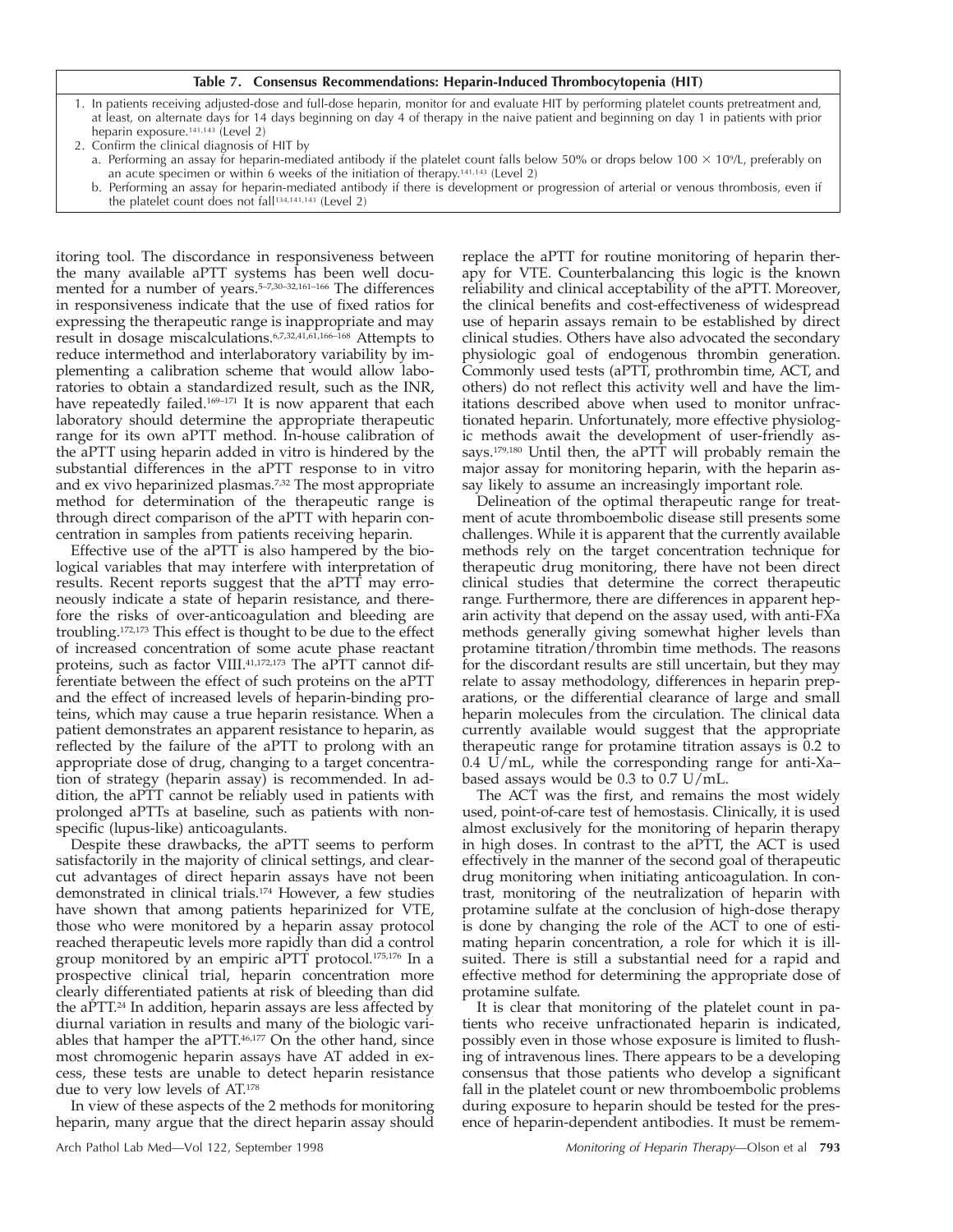bered that pathogenic antibodies may be missed by any of the available tests, and thus a negative laboratory result does not rule out clinically significant HIT. Overt clinical evidence of HIT, such as recurrence of thrombocytopenia upon reexposure to heparin after a negative laboratory result, should lead to a clinical diagnosis of HIT and appropriate intervention. While current assays may be helpful in confirming the diagnosis of HIT in the correct clinical setting, assays of improved specificity and sensitivity are needed, particularly if they are to be helpful for clinical decision support in the acute setting.

Recent studies have documented the effectiveness of low-molecular-weight heparin for the therapy of VTE, including pulmonary embolism.<sup>181</sup> There are many advantages to low-molecular-weight heparin that will affect the problems currently associated with monitoring of heparin therapy. In most patients, low-molecular-weight heparin can be administered by a defined protocol without any laboratory monitoring. The incidence of HIT also appears to be significantly lower than with unfractionated heparin. The increased utilization of low-molecular-weight heparin may thus resolve many of the issues that currently surround the monitoring of unfractionated heparin. Unfractionated heparin will be used clinically for some time, and it appears that monitoring it in the clinical setting will remain as much art as science.

The authors acknowledge the help of Tina Swartzendruber for her assistance in preparing this manuscript.

#### **References**

1. Hirsh J, Dalen JE, Warkentin TE, Deykin D, Poller L, Raschke R. Heparin: mechanism of action, pharmacokinetics, dosing considerations, monitoring, efficacy and safety. Chest. 1995;108(suppl 4):258S–275S.

2. Melman KL, Morelli HF. Clinical Pharmacology. 2nd ed. New York, NY: MacMillan; 1978:72–75.

3. Witte DL, Olson JD. Heparin: is the target concentration strategy appropriate for deep venous thrombosis. (ISSN 0740-7726) TDM-T, AACC 1986;7:1–9.

4. Brandt JT, Triplett DA. Laboratory monitoring of heparin: effect of reagents and instruments on the activated partial thromboplastin time. Am J Clin Pathol. 1981;76:530–537.

5. Gawoski JW, Arkin CF, Bovill T, Brandt J, Rock WA, Triplett DA. The effects of heparin on the activated partial thromboplastin time of the College of American Pathologists Survey Specimens: responsiveness, precision and sample effects. Arch Pathol Lab Med. 1987;111:785–790.

6. Kitchen S, Preston FE. The therapeutic range for heparin therapy: relationship between six activated partial thromboplastin time reagents and two heparin assays. Thromb Haemost. 1996;75:734–739.

7. Brill-Edwards P, Ginsberg JS, Johnston M, Hirsh J. Establishing a therapeutic range for heparin therapy. Ann Intern Med. 1993;119:104–109.

8. Carteaux JP, Gast A, Tschopp TB, Roux S. Activated clotting time as an appropriate test to compare heparin and direct thrombin inhibitors such as hirudin or Ro 46-6240 in experimental arterial thrombosis. Circulation. 1995;91: 1568–1574.

9. GUSTO IIa Investigators. Randomized trial of intravenous heparin versus recombinant hirudin for acute coronary syndromes. Circulation. 1994;90:1631– 1637.

10. Neuhaus K-L, von Essen R, Tebbe U, et al. Safety observations from the pilot phase of the randomized r-hirudin for improvement of thrombolysis (HIT-III) study. Circulation. 1994;90:1638–1642.

11. Antman EM, TIMI 9A Investigators. Hirudin in acute myocardial infarction: safety report from the thrombolysis and thrombin inhibition in myocardial infarction (TIMI) 9A trial. Circulation. 1994;90:1624–1630.

12. Cruickshank MK, Levine MN, Hirsh J, Roberts R, Siguenza M. A standard nomogram for the management of heparin therapy. Arch Intern Med. 1991;151: 333–337.

13. Raschke RA, Reilly BM, Guidry JR, Fontana Jr, Srinivas S. The weight-based heparin dosing nomogram compared to a ''standard care'' monogram: a randomized controlled trial. Ann Intern Med. 1993;119:874–881.

14. Flaker GC, Bartolozzi J, Davis V, McCabe C, Cannon CP. Use of a standardized heparin nomogram to achieve therapeutic anticoagulation after thrombolytic therapy in myocardial infarction. Arch Intern Med. 1994;154:1492–1496.

15. Gunarsson PS, Sawyer WT, Montague D, Williams ML, Dupuis RE, Caiola SM. Appropriate use of heparin: empiric vs nomogram-based dosing. Arch Intern Med. 1995;155:526–532.

16. White RH, Daschbach MM, McGahan JP, et al. Treatment of proximal

**794** Arch Pathol Lab Med—Vol 122, September 1998 Monitoring of Heparin Therapy—Olson et al

deep-vein thrombosis using subcutaneously administered calcium heparin: comparison with intravenous sodium heparin. Haemostasis. 1992;22:129-137.

17. Hull RD, Raskob GE, Hirsh J, et al. Continuous intravenous heparin compared with intermittent subcutaneous heparin in the initial treatment of proximal-.<br>vein thrombosis. N Engl J Med. 1986;315:1109–1114.

18. Robinson AM, McLean KA, Greaves M, et al. Subcutaneous versus intravenous administration of heparin in the treatment of deep vein thrombosis; which do patients prefer? A randomized cross-over study. Postgrad Med J. 1993;69:115– 116.

19. Basu D, Gallus A, Hirsh J, Cade J. A prospective study of the value of monitoring heparin treatment with the activated partial thromboplastin time. N Engl J Med. 1972;287:324–327.

20. Salzman EW, Deykin D, Shapiro RM, Rosenberg R. Management of heparin therapy. <sup>N</sup> Engl J Med. 1972;292:1046–1050.

21. Hull RD, Raskob GE, Rosenbloom D, et al. Optimal therapeutic level of heparin therapy in patients with venous thrombosis. Arch Intern Med. 1992;152: 1589–1595.

22. Holm HA, Abildgaard U, Kalvenes S, et al. The antithrombotic effect of heparin in deep venous thrombosis: relation to four heparin assays. Acta Med Scand. 1984;216:287–293.

23. Chiu HM, Hirsh J, Yung WL, Regoeczi E, Gent M. Relationship between the anticoagulant and antithrombotic effects of heparin in experimental venous thrombosis. Blood. 1977;49:171–184.

24. Holm HA, Abildgaard U, Kalvenes S. Heparin assays and bleeding complications in treatment of deep venous thrombosis with particular reference to retroperitoneal bleeding. Thromb Haemost. 1985;53:278-281.

25. Granger CB, Hirsh J, Califf RM, et al. Activated partial thromboplastin time and outcome after thrombolytic therapy for acute myocardial infarction: results from the GUSTO-I trial. Circulation. 1996;93:870–878.

26. Nieuwenhuis HK, Albada J, Banga JD, Sixma JJ. Identification of risk factors for bleeding during treatment of acute venous thromboembolism with heparin or low molecular weight heparin. Blood. 1991;78:2337–2343.

27. Koepke JA. The partial thromboplastin time in the CAP survey program. Am J Clin Pathol. 1975;63:990–994.

28. Data provided by the College of American Pathologists Coagulation Resource Committee, 1997.

29. Triplett DA, Harms CS, Koepke JA. The effect of heparin on the activated partial thromboplastin time. Am J Clin Pathol. 1978;70:556–562.

30. Bjornsson TD, Nash PV. Variability in heparin sensitivity of APTT reagents. Am J Clin Pathol. 1986;86:199–204.

31. Shapiro GA, Huntzinger SW, Wilson JE. Variation among commercial activated partial thromboplastin time reagents in response to heparin. Am J Clin Pathol. 1977;67:477–480.

32. Kitchen S, Jennings I, Woods TAL, Preston FE. Wide variability in the sensitivity of APTT reagents for monitoring heparin dosage. J Clin Pathol. 1996;49: 10–14.

33. Bain B, Forster T, Sleigh B. Heparin and the activated partial thromboplastin time—a difference between the in vitro and in vivo effects and implications for the therapeutic range. Am J Clin Pathol. 1980;74:668–673.

34. Scialla SJ. Heparin monitoring by activated partial thromboplastin time: comparison of ex vivo measurement and in vitro standardization. Am J Clin Pathol. 1985;84:351–354.

35. Koepke JA. Partial thromboplastin time test—proposed performance guidelines. Thromb Haemost. 1986;55:143–144.

36. Van der Velde EA, Poller L. The APTT monitoring of heparin—the ISTH/ ICSH collaborative study. Thromb Haemost. 1995;73:73–81.

37. Reed SV, Haddon ME, Denson KWE. An attempt to standardize the aPTT for heparin monitoring, using the PT ISI/INR system of calibration: results of a 13 centre study. Thromb Res. 1994;74:515–522.

38. van den Besselaar AMHP, Neuteboom J, Meeuwisse-Braun J, Bertina RM. Preparation of lyophilized partial thromboplastin time reagent composed of synthetic phospholipids: usefulness for monitoring heparin therapy. Clin Chem. 1997; 43:1215–1222.

39. van den Besselaar AM, Meeuwisse-Braun J, Bertina RM. Monitoring heparin therapy: relationships between the activated partial thromboplastin time and heparin assays based on ex-vivo heparin samples. Thromb Haemost. 1990;63: 16–23.

40. Bishop RC, Hudson PM, Mitchell GA, Pochron SP. Use of fluorogenic substrates for the assay of anti thrombin III and heparin. Ann NY Acad Sci. 1981; 370:720–730.

41. Bounameaux H, Marbet GA, Lammle B, Eichlisberger R, Duckert F. Monitoring of heparin treatment: comparison of thrombin time, activated partial thromboplastin time and plasma heparin concentration and analysis of the behavior of antithrombin III. Am J Clin Pathol. 1980;74:68-73.

42. Kapke GF, Feld RD, Witte DL, Owen WG. Esterolytic method for determination of heparin in plasma. Clin Chem. 1981;27:526–529.

43. Harenberg J. Clinical evaluation of a new one-stage clotting assay for heparin and low molecular weight heparins. J Mal Vasc. 1987;12(suppl B):68-70.

44. van Putten J, van de Ruit M, Beunis M, Hemker HC. Automated spectrophotometric heparin assays: comparison of methods. Haemostasis. 1984;14:195– 204.

45. Krulder JWM, van den Besselaar A, van der Meer FJ, Meinders AE, Briet E. Diurnal changes in heparin effect during continuous constant-rate infusion: a study of nine patients with venous thromboembolism. J Intern Med. 1994;235: 411–417.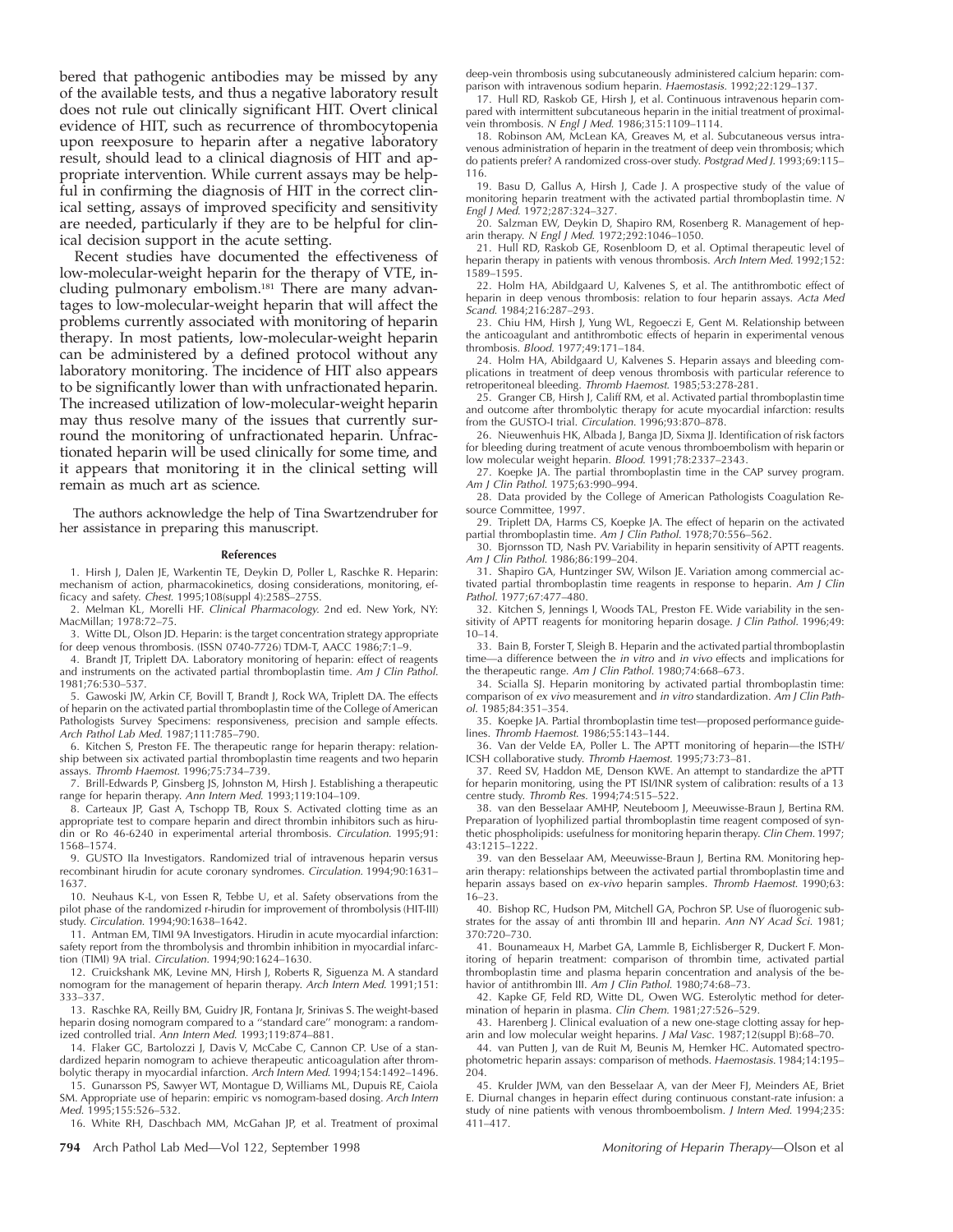46. Scully MF, Decousus HA, Ellis V, Parker C, Girard P, Kakker W. Measurement of heparin in plasma: influence of inter-subject and circadian variability in heparin sensitivity according to method. Thromb Res. 1987;46:447–455.

47. Bargon JC, Poon MC. Coagulation testing of Hickman catheter blood in patients with acute leukemia. Arch Intern Med. 1986;146:2165–2169.

48. National Committee for Clinical Laboratory Standards. Collection, transport, and processing of blood specimens for coagulation testing and performance of coagulation assays. 2nd ed. Approved Guideline. Villanova, Pa: NCCLS; 1991. NCCLS document H21-A2.

49. Greenberg CS, Adams JP, Mullen PE, Koepke JA. The effect of calcium ions on the activated partial thromboplastin of heparinized plasma. Am J Clin Pathol. 1986;86:484–489.

50. Adcock DM, Kressin DC, Marlar RA. Effect of 3.2% vs 3.8% sodium citrate concentration on routine coagulation testing. Am J Clin Pathol. 1997;107:105– 110.

51. Stepniakowski K, Egan BM. Additive effects of obesity and hypertension to limit venous volume. Am J Physiol. 1995;268(2 pt 2):R562–568.

52. Hirsh J. Heparin. <sup>N</sup> Engl J Med. 1991;324:1565–1574.

53. McKay EJ, Laurell CB. The interaction of heparin with plasma proteins; demonstration of different binding sites for antithrombin III complexes and antithrombin III. J Lab Clin Med. 1980;95:69–80.

54. Young E, Prins MH, Levine MN, Hirsh J. Heparin binding to plasma proteins, an important mechanism for heparin resistance. Thromb Haemost. 1992; 67:639–643.

55. Estes JW. Clinical pharmacokinetics of heparin. Clin Pharmacokinet. 1980; 5:204–220.

56. Young E, Cosmi B, Weitz J, Hirsh J. Comparison of the non-specific binding of unfractionated heparin and low molecular weight heparin (enoxaparin) to plasma proteins. Thromb Haemost. 1993;70:625–630.

57. Glynn MFX. Heparin monitoring and thrombosis. Am J Clin Pathol. 1979; 71:397–400.

58. Menache D, O'Malley JP, Schorr JB, et al. Evaluation of the safety, recovery, half-like, and clinical efficacy of antithrombin III (human) in patients with hereditary antithrombin III deficiency: cooperative study group. Blood. 1990;75:33-39.

59. Hirsh J, Piovella F, Pini M. Congenital antithrombin III deficiency: incidence and clinical features. Am J Med. 1989;87(suppl 3B):34S–38S.

60. Lane DA, Mannucci PM, Bauer KA, et al. Inherited thrombophilias. Thromb Haemost. 1996;76:651–662, 824–834.

61. Fey MF, Lang M, Furlan M, Beck EA. Monitoring of heparin therapy with the activated partial thromboplastin time and chromogenic substrate assays. Thromb Haemost. 1987;58:853–855.

62. Brandt JT, Triplett DA, Musgrave K, et al. Factor VIII assays. Arch Pathol Lab Med. 1988;112:7–12.

63. Metzdorff MT, Hanses KS, Wright GL, Fried SJ. Interference with anticoagulation monitoring by procainamide-induced lupus anticoagulant. Ann Thorac Surg. 1996;61:994–995.

64. Wittkowsky AK, Kino KJ. Heparin monitoring in acute thrombosis associated with antiphospholipid antibody syndrome. Pharmacotherapy. 1995;15:517– 521.

65. Wallock M, Arentzen C, Perkins J. Factor XII deficiency and cardiopulmonary bypass. Perfusion. 1995;10:13–16.

66. von dem Borne PA, Meijers JC, Bouma BN. Effect of heparin on the activation of factor XI by fibrin-bound thrombin. Thromb Haemost. 1996;76:347– 353.

67. Levine MN, Hirsh J, Gent M, et al. A randomized trial comparing activated thromboplastin time with heparin assay in patients with acute venous thromboembolism requiring large daily doses of heparin. Arch Intern Med. 1994;154:49– 56.

68. Gold EW. A simple spectrophotometric method for estimating glycosaminoglycan concentrations. Anal Biochem. 1979;99:183–188.

69. Scott JE. A reaction of the simple sensitive fluorometric assay of heparin and 2-amino sugars. Biochem J. 1979;183:91–97.

70. Salley SO, Whittlesey GC, Smith SM, Klein MD. Sensitivity of the Azure heparin assay and comparisons with activated clotting time and whole blood partial thromboplastin time. ASAIO Trans. 1990;36(3):M687-691.

71. Chen W, Yang VC. Versatile, non-clotting–based heparin assay requiring no instrumentation. Clin Chem. 1991;37:832–837.

72. Yun JH, Fu B, Meyerhoff ME, Yang VC. A disposable, coated wire heparin sensor. ASAIO Trans. 1994;40:M401–405.

73. Harenberg J, Lohr G, Malsch R, et al. Magnetic bead protamine-linked microtiter assay for detection of heparin using iodinated low-molecular-massheparin-tyramine. Thromb Res. 1995;79:207–216.

74. Teien AN, Lie M, Abildgaard U. Assay of heparin in plasma using a chromogenic substrate for activated Factor X. Thromb Res. 1976;8:413–416.

75. Yin ET, Wessler S, Butler JV. Plasma heparin; a unique, practical, submicrogram-sensitive assay. J Lab Clin Med. 1973;81:298–310.

76. Chen AL, Hershgold EJ, Wilson DE. One-stage assay of heparin. J Lab Clin Med. 1975;85:843–854.

77. Teien AN, Lie M. Evaluation of an amidolytic heparin assay method: increased sensitivity by adding purified antithrombin III. Thromb Res. 1977;10:399-410.

78. Larsen ML, Abildgaard U, Teien AN, Gjesdal K. Assay of plasma heparin using thrombin and the thrombogenic substrate H-D-Phe-Pip-Arg-pNA (S-2238). Thromb Res. 1978;13:285–288.

79. Mitchell L, Vegh P, Johnston M, Andrew M. Standard heparin assays are influenced by endogenous antithrombin (AT) levels [abstract PS-1137]. Thromb Haemost (Suppl). 1997;278.

80. Ozawa T, Mammen EF. LMW heparin (anti Xa) assays for clinical monitoring and pharmacokinetic studies on the Automated Coagulation Laboratory (ACL). Thromb Res. 1992;66:287–298.

81. Kessler CM, Esparraguera IM, Jacobs HM, et al. Monitoring the anticoagulant effects of a low molecular weight heparin preparation: correlation of assays in orthopedic surgery patients receiving Ardeparin sodium for prophylaxis of deep venous thrombosis. Am J Clin Pathol. 1995;103:642–648.

82. United States Pharmacopeia. 22nd revision. Rockville, Md: US Pharmacopeial Convention; 1990:632–634.

83. Thomas DP, Curtis AD, Barrowcliffe TW. A collaborative study designed to establish the 4th International Standard for heparin. Thromb Haemost. 1984;52: 148–153.

84. Hemker HC, Beguin S. Standard and method independent units for heparin anticoagulant activities. Thromb Haemost. 1993;70:724–728.

85. Merton RE, Curtis AD, Thomas DP. A comparison of heparin potency estimates obtained by activated partial thromboplastin time and British pharmacopoeial assays. Thromb Haemost. 1985;53:116–117.

86. Barrowcliffe TW, Curtis AD, Tomlinson TP, Hubbard AR, Johnson EA, Thomas DP. Standardization of low molecular weight heparins: a collaborative study. Thromb Haemost. 1985;54:675–679.

87. van Putten J, van de Ruit M, Beunis M, Hemker HC. Determination of low molecular weight heparin in the clinical laboratory. Haemostasis. 1984;14:205– 210.

88. Marci CD, Prager D. A review of the clinical indications for the plasma heparin assay. Am J Clin Pathol. 1993;99:546-550.

89. Penner JA. Experience with a thrombin clotting time assay for measuring heparin activity. Am J Clin Pathol. 1974;61:645-653.

90. Ray MJ, Perrin EJ, Smith IR, Hawson GA. A proposed model to monitor heparin therapy using the concentrated thrombin time which allows standardization of reagents and improved estimation of heparin concentrations. Blood Coagul Fibrinolysis. 1996;7:515–521.

91. Bjornsson TD, Wolfram KM. Intersubject variability in the anticoagulant response to heparin in vitro. Eur J Clin Pharmacol. 1982;21:491–497.

92. Ts'ao CH, Raymond J, Kolb T, Lo R. Effects of source and concentration of thrombin, and divalent cations, on thrombin time of heparinized plasma. Am J Clin Pathol. 1976;65:206–212.

93. van Putten J, van de Ruit M, Beunis M, Hemker HC. Interindividual variation in relationships between plasma heparin concentration and the results of five heparin assays. Clin Chim Acta. 1982;122:261–270.

94. Levine SP, Sorenson RR, Harris MA, Knieriem LK. The effect of platelet factor 4 (PF4) on assays of plasma heparin. Br J Haematol. 1984;57:585–596.

95. Lijnen HR, Van Hoef B, Collen D. Histidine-rich glycoprotein modulates the anticoagulant activity of heparin in human plasma. Thromb Haemost. 1984; 51:266–268.

96. Stricker RB, Lane PK, Leffert JD, Rodgers GM, Shuman MA, Corash L. Development of antithrombin antibodies following surgery in patients with prosthetic cardiac valves. Blood. 1988;72:1375–1380.

97. Rapaport SI, Zivelin A, Minow RA, Hunter CS, Donnelly K. Clinical significance of antibodies to bovine and human thrombin and factor V after surgical use of bovine thrombin. Am J Clin Pathol. 1992;97:84–91.

98. Hattersley PG. Activated coagulation time of whole blood. JAMA. 1996; 196:436–440.

99. Ansell J, Tiarks C, Hirsh J, McGehee W, Adler D, Weibert R. Measurement of the activated partial thromboplastin time from a capillary (finger-stick) sample of whole blood—a new method for monitoring heparin therapy. Am J Clin Pathol. 1991;95:222–227.

100. Werner M, Gallagher JV, Ballo MS, Karcher DS. Effect of analytical uncertainty of conventional and point-of-care assays of activated partial thromboplastin time on clinical decisions in heparin therapy. Am J Clin Pathol. 1994;102: 237–241.

101. Reiner JS, Coyne KS, Lundergan CF, Ross AM. Bedside monitoring of heparin therapy: comparison of activated clotting time to activated partial thromboplastin time. Cathet Cardiovasc Diagn. 1994;32:49–52.

102. O'Neill AI, McAllister C, Corke CF, Parkin JD. A comparison of five devices for the bedside monitoring of heparin therapy. Anaesth Intens Care. 1991; 19:592–601.

103. Becker RC, Cyr J, Corrao JM, Ball SP. Bedside coagulation monitoring in heparin-treated patients with active thromboembolic disease: a coronary care unit experience. Am Heart J. 1994;128:719–723.

104. Brack MJ, More RS, Forbat LN, Hubner PJ, Gershlick AH. Monitoring anticoagulation following intracoronary procedures: which method? Int J Cardiol. 1994;45:103–108.

105. Ray MJ, Carroll PA, Just SJ, Hawson GA, Bett JH. The effect of oral anticoagulant therapy on aPTT results from a bedside coagulation monitor. J Clin Monit. 1994;10:97–100.

106. Nuttall GA, Oliver WC Jr, Beynen FM, Dull JJ, Murray MJ, Nichols WL. Intraoperative management of activated partial thromboplastin time and prothrombin time by a portable laser photometer in patients following cardiopulmonary bypass. J Cardiothorac Vasc Anesth. 1993;7:402–409.

107. Despotis GJ, Santoro SA, Spitznagel E, et al. On-site PT, aPTT, and platelet count: a comparison between whole blood and laboratory assays with coagula-

Arch Pathol Lab Med—Vol 122, September 1998 Monitoring of Heparin Therapy—Olson et al **795**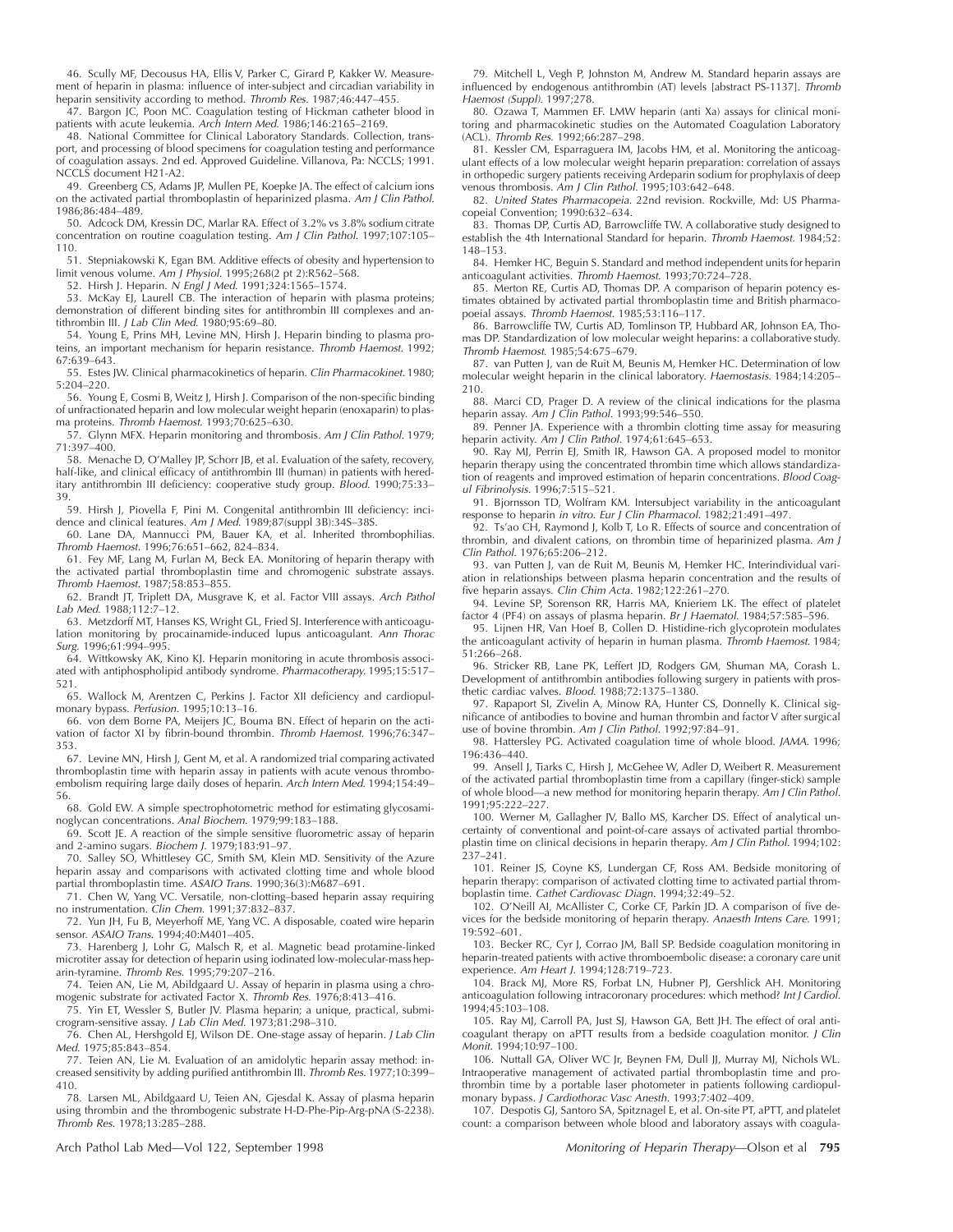tion factor analysis in patients presenting for cardiac surgery. Anesthesiology. 1994;80:338–351.

108. Despotis GJ, Alsoufiev A, Goodnough LT, Lappas DG. Aprotinin prolongs whole blood activated partial thromboplastin time but not whole blood prothrombin time in patients undergoing cardiac surgery. Anesth Analg. 1995;81:919–924.

109. Despotis GJ, Santoro SA, Kater KM, et al. Prospective evaluation and clinical utility of on-site coagulation monitoring in patients undergoing cardiac<br>operation. *J Thorac Cardiovasc Surg.* 1994;107:271–279.

110. Samama CM, Quezada R, Riou B, et al. Intraoperative measurement of the activated partial thromboplastin time and prothrombin time with a new compact monitor. Acta Anaesthesiol Scand. 1994;38:232–237.

111. Nuttall GA, Oliver WC, Beynen FM, Santrach PJ, Strickland RA, Murray MJ. Determination of normal versus abnormal activated partial thromboplastin time and prothrombin time after cardiopulmonary bypass. *J Cardiothorac Vasc* Anesth. 1995;9:355–361.

112. Despotis GJ, Hogue CW Jr, Santoro SA, Joist JH, Barnes PW, Lappas DG. Effect of heparin on whole blood activated partial thromboplastin time using a portable, whole blood coagulation monitor. Crit Care Med. 1995;23:1674–1679.

113. Vacek JL, Hibiya K, Rosamond TL, Jramer PH, Beauchamp GD.Validation of a bedside method of activated partial thromboplastin time measurement with clinical range guidelines. Am J Cardiol. 1991;68:557–559.

114. Doty DB, Knott HW, Hoyt JL, Koepke JA. Heparin dose for accurate anticoagulation in cardiac surgery. J Cardiovasc Surg. 1979;20:597–604.

115. Despotis GJ, Joist JH, Hogue CW Jr, et al. More effective suppression of hemostatic system activation in patients undergoing cardiac surgery by heparin dosing based on heparin blood concentrations rather than ACT. Thromb Haemost. 1996;76:902–908.

116. Despotis GJ, Joist JH, Hogue CW Jr, et al. The impact of heparin concentration and activated clotting time monitoring on blood conservation: a prospective, randomized evaluation in patients undergoing cardiac operation. J Thorac Cardiovasc Surg. 1995;110:46–54.

117. Wang JS, Lin CY, Karp RB. Comparison of high-dose thrombin time with activated clotting time for monitoring of anticoagulant effects of heparin in car-<br>diac surgical patients. *Anesth Analg.* 1994;79:9–13.

118. Huyzen RJ, Harder MP, Huet RC, Boonstra PW, Brenken U, van Oeveren W. Alternative perioperative anticoagulation monitoring during cardiopulmonary

bypass in aprotinin-treated patients. *J Cardiothorac Vasc Anesth.* 1994;8:153–156.<br>119. Slaughter TF, LeBleu TH, Douglas JM Jr, Leslie JB, Parker JK, Greenberg CS. Characterization of prothrombin activation during cardiac surgery by hemostatic molecular markers. Anesthesiology 1994;80:520–526.

120. D'Ambra M. Restoration of the normal coagulation process: advances in therapies to antagonize heparin. J Cardiovasc Pharmacol. 1996;27(suppl 1):S58-S62.

121. DeLaria GA, Tyner JJ, Hayes CL, Armstrong BW. Heparin-protamine mismatch: a controllable factor in bleeding after open heart surgery. Arch Surg. 1994; 129:944–950.

122. Farooqu N, DeHert S, Vlaeminck R, DeBakker A, Govaerts E, Vermeylen K. Effects of low doses of aprotinin on clotting times activated with celite and kaolin. Acta Anaesthesiol Belg. 1993;44:87–92.

123. Dietrich W, Dilthey G, Spannagl M, Jochum M, Braun SL, Richter JA. Influence of high-dose aprotinin on anticoagulation, heparin requirement, and celite- and kaolin-activated clotting time in heparin-pretreated patients undergoing open-heart surgery: a double-blind, placebo-controlled study. Anesthesiology. 1995;83:679–689.

124. Feindt P, Seyfert UT, Volkmer I, Straub U, Gams E. Celite and Kaolin produce differing activated clotting times during cardiopulmonary bypass under aprotinin therapy. Thorac Cardiovasc Surg. 1994;42:218–221.

125. Wendel HP, Heller W, Gallimore MJ, Bantel H, Muller-Beissenhirtz H, Hoffmeister HE. The prolonged activated clotting time (ACT) with aprotinin depends on the type of activator used for measurement. Blood Coagul Fibrinolysis. 1993;4:41–45.

126. Huyzen RJ, van Oeveren W, Wei F, Stellingwerf P, Boonstra PW, Gu YJ. In vitro effect of hemodilution on activated clotting time and high-dose thrombin time during cardiopulmonary bypass. Ann Thorac Surg. 1996;62:533-537.

127. Kresowik TF, Wakefield TW, Fessler RD II, Stanley JC. Anticoagulant ef-

fects of protamine sulfate in a canine model. J Surg Res. 1988;45:8–14. 128. Martindale SJ, Shayevitz JR, D'Errico C. The activated coagulation time:

suitability for monitoring heparin effect and neutralization during pediatric cardiac surgery. J. Cardiovasc Vasc Anesth. 1996;10:458–463.

129. Yang VC, Chen W. A protamine-mediated heparin sensing device. ASAIO Trans. 1991;37:M292–294.

130. Khazine F, Simons O. Pharmacokinetic monitoring of heparin therapy of regular hemodialysis. Artif Organs. 1985;9:59–61.

131. Ward RA. Heparinization for routine hemodialysis. Adv Ren Replace Ther. 1995;2:362–370.

132. Stegman MR. A protocol for monitoring heparin therapy during renal dialysis using the activated coagulation time. Dialysis Transplantation. October/ November 1973:52–56.

133. Chong BH. Heparin-induced thrombocytopenia. Br J Haematol. 1995;89: 431–439.

134. Amiral J, Bridey F, Dreyfus M, et al. Platelet factor 4 complexed to heparin is the target for antibodies generated in heparin-induced thrombocytopenia.<br>*Thromb Haemost.* 1992;68:95–96.

135. Warkentin TE, Hayward CPM, Boshkov LK, et al. Sera from patients with heparin-induced thrombocytopenia generate platelet-derived microparticles with

**796** Arch Pathol Lab Med—Vol 122, September 1998 Monitoring of Heparin Therapy—Olson et al

procoagulant activity: an explanation for the thrombotic complications of heparin-induced thrombocytopenia. Blood. 1994;84:3691–3699.

136. Cines DB, Tomaski A, Tannenbaum S. Immune endothelial-cell injury in heparin-associated thrombocytopenia. <sup>N</sup> Engl J Med. 1987;316:581–589.

137. Warkentin TE, Levine MN, Hirsh J, et al. Heparin-induced thrombocytopenia in patients treated with low-molecular-weight or unfractionated heparin. <sup>N</sup> Engl J Med. 1995;332:1330–1335.

138. Rao AK, White GC, Sherman L, Colman R, Lan G, Ball AP. Low incidence of thrombocytopenia with porcine mucosal heparin: a prospective multicenter study. Arch Intern Med. 1989;149:1285–1288.

139. Visentin GP, Malik M, Cyganiak KA, Aster RH. Patients treated with unfractionated heparin during open heart surgery are at high risk to form antibodies reactive with heparin:platelet factor 4 complexes. J Lab Clin Med. 1996;128:376– 383.

140. Greinacher A. Antigen generation in heparin-associated thrombocytopenia: the nonimmunologic type and the immunologic type are closely linked in their pathogenesis. Sem Thromb Hemost. 1995;21:106-116.

141. Spadone D, Clark F, James E, Laster J, Hoch J, Silver D. Heparin-induced thrombocytopenia in the newborn. J Vasc Surg. 1992;15:306–311.

142. Warkentin TE, Kelton JG. Interaction of heparin with platelets, including heparin-induced thrombocytopenia. In: Bounameaux H, ed. Low-Molecular-Weight Heparins in Prophylaxis and Therapy of Thromboembolic Diseases. New York, NY: Marcel Dekker; 1994:75–127.

143. Warkentin TE, Kelton JG. Heparin-induced thrombocytopenia. Ann Rev Med. 1989;40:31–44.

144. Warkentin TE, Chong BH, Greinacher A. Heparin-induced thrombocy-topenia: towards consensus. Thromb Haemost. 1998;79:1–7.

145. Sheridan D, Carter C, Kelton JG. A diagnostic test for heparin-induced thrombocytopenia. Blood. 1986;67:27–30.

146. Greinacher A, Michels I, Kiefel V, Mueller-Eckhardt C. A rapid and sensitive test for diagnosing heparin-associated thrombocytopenia. Thromb Haemost. 1991;66:545–549.

147. Favaloro EL, Bernal-Hoyos E, Exner T, Koutts J, Heparin-induced thrombocytopenia: laboratory investigation and confirmation of the diagnosis. Pathology. 1992;24:177–183.

148. Chong BH, Burgess J, Ismail F. The clinical usefulness of the platelet aggregation test for the diagnosis of heparin-induced thrombocytopenia. Thromb Haemost. 1993;69:34.

149. Isenhart CE, Brandt JT. Platelet aggregation studies for the diagnosis of heparin-induced thrombocytopenia. Am J Clin Pathol. 1993;99:324-330

150. Brandt JT, Isenhart CE, Osborne JM, Ahmed A, Anderson CL. On the role of platelet FcgRIIa phenotype in heparin-induced thrombocytopenia. Thromb Haemost. 1995;74:1564–1572.

151. Warkentin TE, Hayward CPM, Smith CA, Kelly PM, Kelton JG. Determinants of donor platelet variability when testing for heparin-induced thrombocytopenia. J Lab Clin Med. 1992;120:371–379.

152. Nguyen P, Lecompte T, Groupe D'Etude sur l'Hemostase et la Thrombose (GEHT) de la Societe Francaise d'Hematologie. Nouv Rev Fr Hematol. 1994;36: 353–357.

153. Greinacher A, Potzsch B, Amiral J, Dummel V, Eichner A, Mueller-Eckhardt C. Heparin-associated thrombocytopenia: isolation of the antibody and characterization of a multimolecular PF4-heparin complex as the major antigen. Thromb Haemost. 1994;71:247–251.

154. Visentin DP, Ford SE, Scott JP, Aster RH. Antibodies from patients with heparin-induced thrombocytopenia/thrombosis are specific for platelet factor 4 complexed with heparin or bound to endothelial cells. J Clin Invest. 1994;93:81-88.

155. Arepally G, Reynolds C, Tomaski A, et al. Comparison of PF4/heparin ELISA assay with the 14C-serotonin release assay in the diagnosis of heparininduced thrombocytopenia. Am J Clin Pathol. 1995;104:648–654.

156. Amiral J, Wolf M, Fischer A-M, Boyer-Neumann C, Vissac A-M, Meyer D. Pathogenicity of IgA and/or IgM antibodies to heparin-PF4 complexes in pa-

tients with heparin-induced thrombocytopenia. Br J Haematol. 1996;92:954–959. 157. Amiral J, Marfaing-Koka A, Wolf M, et al. Presence of autoantibodies to interleukin-8 or neutrophil-activating peptide-2 in patients with heparin-induced thrombocytopenia. Blood. 1996;88:410–416.

158. Magnani HN. Heparin-induced thrombocytopenia (HIT): an overview of 230 patients treated with orgaran (Org 10172). Thromb Haemost. 1993;70:554– 561.

159. Nand S. Hirudin therapy for heparin-associated thrombocytopenia and deep venous thrombosis. Am J Hematol. 1993;43:310-311.

160. Kelton JG, Warkentin TE. Diagnosis of heparin-induced thrombocytopenia. Am J Clin Pathol. 1995;104:611–613.

161. Shojania AM, Tetrault J, Turnbull G. The variations between heparin sensitivity of different lots of activated partial thromboplastin time reagent produced by the same manufacturer. Am J Clin Pathol. 1988;89:19–23.

162. Soloway HB, Cornett BM, Grayson JW. Comparison of various activated partial thromboplastin reagents in the laboratory control of heparin therapy. Am Clin Pathol. 1973;59:587-590.

163. Morin RJ, Willoughby D. Comparison of several activated partial thromboplastin time methods. Am J Clin Pathol. 1975;64:241–247.

164. Soloway HB, Cox SP, Donahoo JV. Sensitivity of the activated partial thromboplastin time to heparin. Am J Clin Pathol. 1973;59:760–762.

165. Banez EI, Triplett DA, Koepke J. Laboratory monitoring of heparin thera-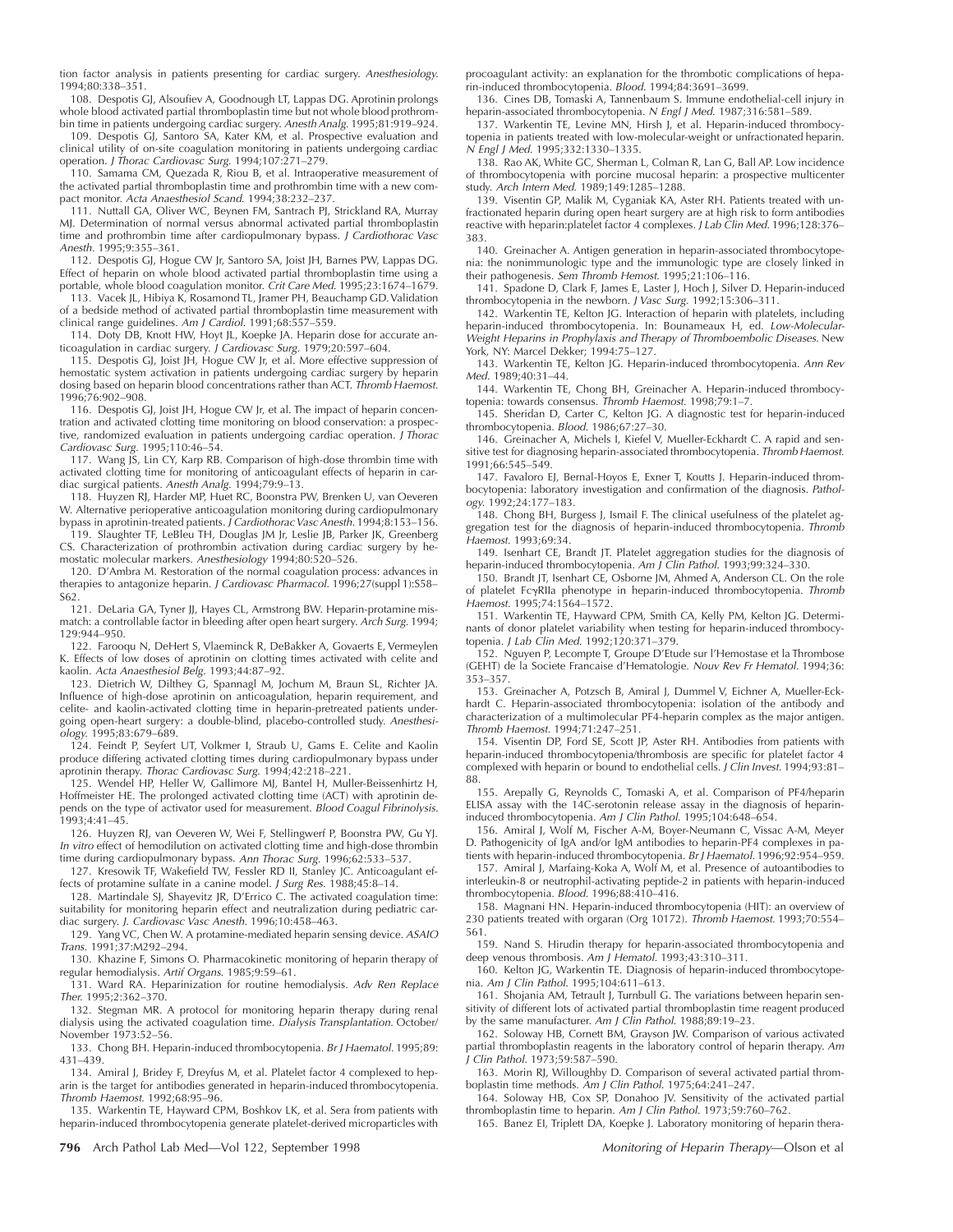py—the effect of different salts of heparin on the activated partial thromboplastin time. Am J Clin Pathol. 1980;74:569–574.

166. Makary AZ, Waterbury L. The activated partial thromboplastin time as a monitor of heparin therapy: a warning. Johns Hopkins Med J. 1977;140:311–315. 167. Rosenberg RD. Heparin, antithrombin, and abnormal clotting. Ann Rev Med. 1978;29:367–378.

168. Wheeler AP, Jaquiss RD, Newman JH. Physician practices in the treatment of pulmonary embolism and deep venous thrombosis. Arch Intern Med. 1988; 148:1321–1325.

169. Reed SV, Haddon ME, Denson KW. An attempt to standardize the APTT for heparin monitoring using the P.T. ISI/INR system of calibration. Thromb Res. 1994;74:515–522.

170. Ray M, Carroll P, Smith I, Hawson G. An attempt to standardize APTT reagents used to monitor heparin therapy. Blood Coagul Fibrinolysis. 1992;3:743– 748.

171. van den Besselaar AM. Standardization of the activated partial thromboplastin time for monitoring of heparin therapy: where should we go? Ricerca Clinica Laboratorio. 1989;19:371–377.

172. Kelton JG, Hirsh J. Bleeding associated with antithrombotic therapy. Semin Hematol. 1980;17:259–291.

173. Ts'ao CH, Galluzzo TS, Lo R, Peterson KG. Whole-blood clotting time, activated partial thromboplastin time and whole-blood recalcification time as heparin monitoring tests. Am J Clin Pathol. 1979;71:17–21.

174. Hull RD, Raskbob GE, Rosenbloom D, et al. Heparin for 5 days as compared with 10 days in the initial treatment of proximal venous thrombosis. N Engl J Med. 1990;322:1260–1264.

175. Kandrotas RJ, Gal P, Douglas JB, Groce JB. Rapid determination of maintenance heparin infusion rates with the use of non-steady state heparin concentrations. Ann Pharmacother. 1993;27:1429–1433.

176. Groce JB, Gal P, Douglas JB, Steuterman MC. Heparin dosage adjustment in patients with deep-vein thrombosis using heparin concentrations rather than activated partial thromboplastin time. Clin Pharm. 1987;6:216–222.

177. Krulder JW, de Boer A, van den Besselaar AM, et al. Diurnal rhythm in anticoagulant effect of heparin during a low dose constant rate infusion: a study in healthy volunteers. Thromb Haemost. 1992;68:30–32.

178. Delorme MA, Inwood MJ, O'Keefe B. Sensitivity of the thrombin clotting time and activated partial thromboplastin time to low level of antithrombin III during heparin therapy. Clin Lab Haem. 1990;12:433–436.

179. Hemker HC, Beguin S. Thrombin generation in plasma: its assessment via the endogenous thrombin potential [published erratum appears in *Thromb*<br>*Haemost.* 1995;74:1388]. *Thromb Haemost.* 1995;74:134–138.

180. Hemker HC, Wielders S, Kessels H, Beguin S. Continuous registration of thrombin generation in plasma, its use for the determination of the thrombin potential. Thromb Haemost. 1993;70:617–624.

181. Weitz Jl. Drug therapy: low-molecular weight heparin. N Engl J Med. 1997;337:688–698.

182. Thiers RE, Wu GT, Reed AH, Oliver LK. A suggested definition and method of determination. Clin Chem. 1976;22:176–183.

#### **APPENDIX**

# **Validation of Heparin Sensitivity of the aPTT Using Ex Vivo Heparin Specimens: Comparison With an Existing, Validated aPTT Reagent**

When changing the activated partial thromboplastin time (aPTT) method, the laboratory has essentially 2 options available. The first is to determine heparin responsiveness and to inform clinicians of the change that has occurred. This method implies that all clinicians will change their behavior with each change of reagent. Changing the behavior of a diverse group of clinicians can be difficult.

The alternative is not to ask clinicians to change. To do this, the laboratory must select a reagent that has the same (or nearly the same) heparin responsiveness as the one currently in use. By doing so, the behavior of clinicians need not change. It is important to control for (and prevent) drift with multiple changes over time.

We present a method for reagent evaluation that will identify reagents that are sufficiently similar for clinical purposes. It uses the cumulative summation method<sup>182</sup> to control for drift. The method has been adapted from one used at Laboratory Control Ltd in Ottumwa, Iowa, and is presented as a useful example consistent with the recommendations presented in the text. The method is as follows:

**1. Accumulating Patient Specimens.**—There are no

data to dictate the number of patient specimens that should be used to perform comparative testing of 2 aPTT reagents on ex vivo heparin specimens. In the examples provided in the table at the end of this Appendix, more than 30 specimens were used. Not more than 2 specimens from a single patient were included in this study. Specimens can be collected during the period of time that an aPTT reagent is being used in production in the laboratory. They are carefully centrifuged to remove all platelets and frozen  $(-20^{\circ}C)$  in aliquots for future aPTT reagent comparisons. Doing so should not be a particular burden, even for the smallest laboratory.

**2. Selecting a New Partial Thromboplastin Time Reagent to Test.**—This report has recommended that manufacturers provide laboratories with the heparin responsiveness of varying lots of their aPTT reagents. Although the instrument contribution to variability is small, providing information specific to a variety of instruments would certainly be useful. Laboratories could then obtain reagents with a responsiveness to heparin that would be predicted to be similar to the reagent that is currently being used in their laboratory. The determination of heparin sensitivity could be performed in the laboratory if assays are available or could be supplied to the laboratory by the reagent manufacturer.

**3. Comparison Testing.**—Once a potential replacement reagent has been selected for testing, split specimens can be used to perform the aPTT using each of the 2 reagents on the instrument(s) used in production. The comparison data are plotted with the old reagent on the x axis and new on the y axis. Visual or regression analysis can be used to judge the acceptability of the comparison data and to identify discrepant and outlier results. The data for each aPTT reagent are summed, and the mean and standard deviation are determined. The difference between the means of the new and old aPTT reagents are then recorded for future reference.

**4. A Cumulative Summation of Differences.**—Each time there is a change in reagents or instrument, comparison testing should be performed. In addition to recording the difference in the mean, the laboratory should prepare a cumulative summation of the differences that have occurred in the past. In doing so, the cumulative shift in the reagent performance in the presence of heparin can be determined. A cumulative change of 5 to 7 seconds is reason for concern, while a cumulative change of more than 7 seconds necessitates action. Suitable actions include evaluating a different reagent to find one with an acceptable level of variation, informing all clinicians using heparin of the change, recommending that clinicians change their thresholds, or reverification of the aPTT with heparin concentration.

This example is taken from the data of Laboratory Control Ltd. During the course of the collection of these data, there were 4 changes involving 5 reagents. The protocol described above was used for the generation of all of the data points given in the table below. Different sets of patient specimens were analyzed with each reagent change, which explains the variation of mean values for each patient data set. Comparisons are made within a patient data set (a row in the table), not between data sets (columns in the table).

It is of interest that the cumulative summation has remained within a range that has not required testing of a different reagent or informing clinicians of the need to